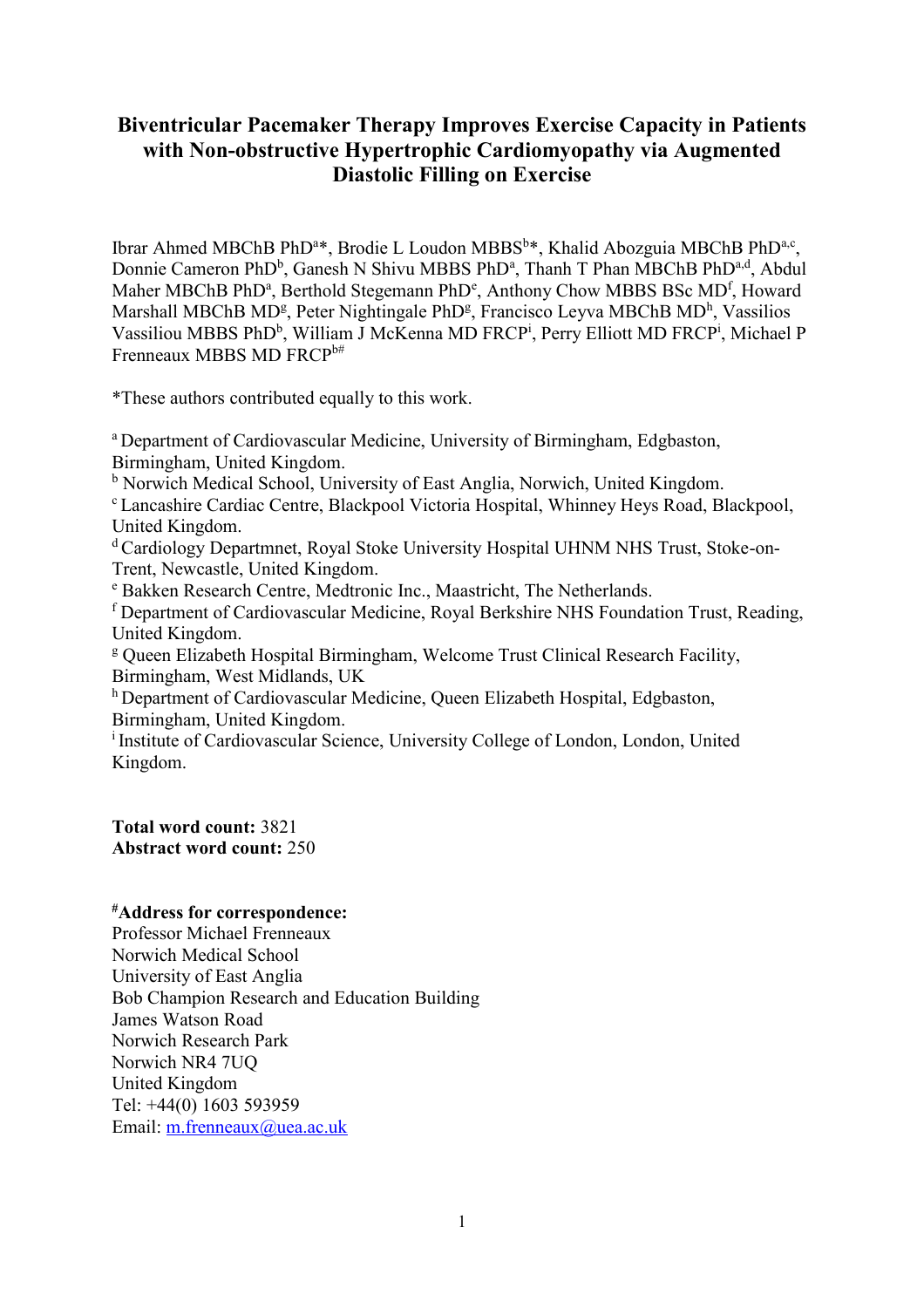## **Abstract**

## **Aims**

Treatment options for patients with non-obstructive hypertrophic cardiomyopathy are limited. We sought to determine whether biventricular (BiV) pacing improves exercise capacity in HCM patients, and whether this is via augmented diastolic filling.

## **Methods and Results**

Thirty-one patients with symptomatic non-obstructive HCM were enrolled. Following device implantation, patients underwent detailed assessment of exercise diastolic filling using radionuclide ventriculography in BiV and sham pacing modes. Patients then entered an 8 month crossover study of BiV and sham pacing in random-order, to assess the effect on exercise capacity (peak VO<sub>2</sub>). Patients were grouped on pre-specififed analysis according to whether end diastolic volume increased (+LVEDV) or was unchanged/decreased (–LVEDV) with exercise at baseline. Twenty-nine patients (20 male, mean age 55 years) completed the study. There were  $14 + LVEDV$  patients and  $15 - LVEDV$  patients. Baseline peak  $VO<sub>2</sub>$  was lower in –LVEDV patients vs. +LVEDV patients (16.2±0.9 vs. 19.9±1.1 ml/kg/min, p=0.04). BiV pacing significantly increased exercise ΔLVEDV (p=0.004) and Δstroke volume (p=0.008) in –LVEDV patients, but not in +LVEDV patients. LV ejection fraction and end systolic elastance did not increase with BiV pacing in either group. This translated into significantly greater improvements in exercise capacity (peak  $VO<sub>2</sub>+1.4$  ml/kg/min, p=0.03) and quality of life scores  $(p=0.02)$  in  $-LVEDV$  patients during the crossover study. There was no effect on LV mechanical dyssynchrony in either group.

## **Conclusion**

Symptomatic patients with non-obstructive HCM may benefit from BiV pacing via augmentation of diastolic filling on exercise rather than contractile improvement. This may be due to relief of diastolic ventricular interaction.

**Clinical Trial Registration:** Diastolic Ventricular Interaction and the Effects Of Biventricular Pacing in Hypertrophic Cardiomyopathy; NCT00504647

## **Key words**

Hypertrophic cardiomyopathy; Biventricular pacemaker therapy; Diastolic ventricular interaction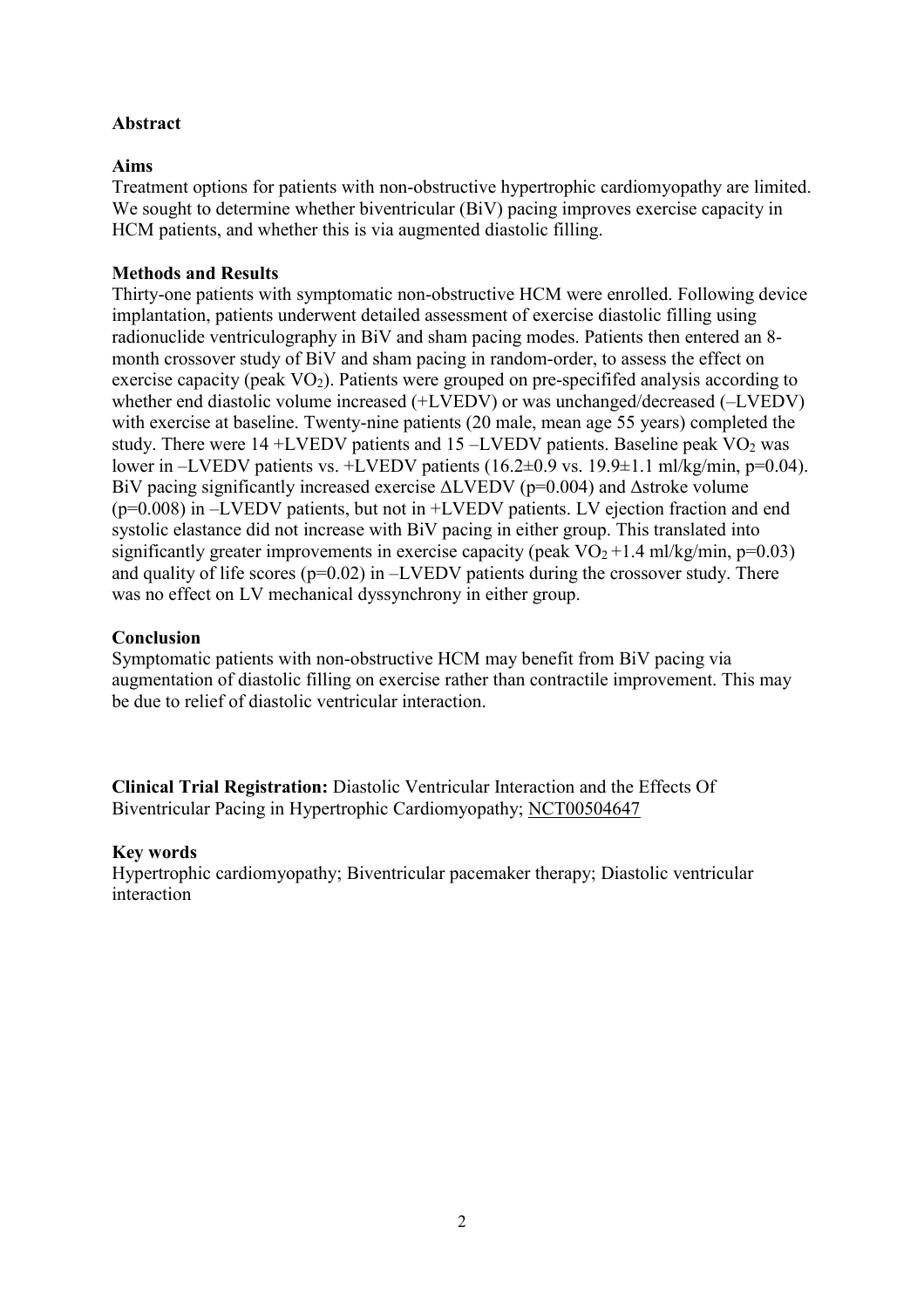#### **Introduction**

Hypertrophic cardiomyopathy (HCM) is a common inherited disease affecting approximately 1 in 500 of the general population (1). Patients frequently complain of exertional breathlessness and exercise intolerance. Currently, there are effective therapies for patients in whom symptoms are due to left ventricular outflow tract obstruction (2). However, many symptomatic patients have no LV outflow tract obstruction at rest or on exercise, and exercise impairment appears instead to be a consequence of impaired left ventricular diastolic filling (3-5). In these patients, treatment with high dose calcium channel blockers, beta blockers and diuretics is often unsuccessful (6).

Biventricular (BiV) pacing is an effective therapy for patients with severe systolic heart failure who have associated left bundle branch block (7). The mechanism of improvement with BiV pacing is thought to relate to an amelioration of intraventricular contractile dyssynchrony (8-10). However, we have shown that some of the acute hemodynamic benefit seen with BiV pacing in chronic heart failure is due to a reduction in the external constraint to LV filling by the pericardium (pericardial constraint) and by the right ventricle through the interventricular septum (diastolic ventricular interaction) (11). Normally, pericardial and right ventricular end diastolic pressures are close to zero. Pericardial constraint and diastolic ventricular interaction (DVI) occur when the pericardium becomes stretched and the pericardial and right ventricular end diastolic pressures become markedly increased (12, 13). We previously demonstrated that approximately 40% of patients with systolic heart failure had evidence of marked DVI at rest, and that this was predicted by a LV end diastolic pressure  $>15$ mmHg (14).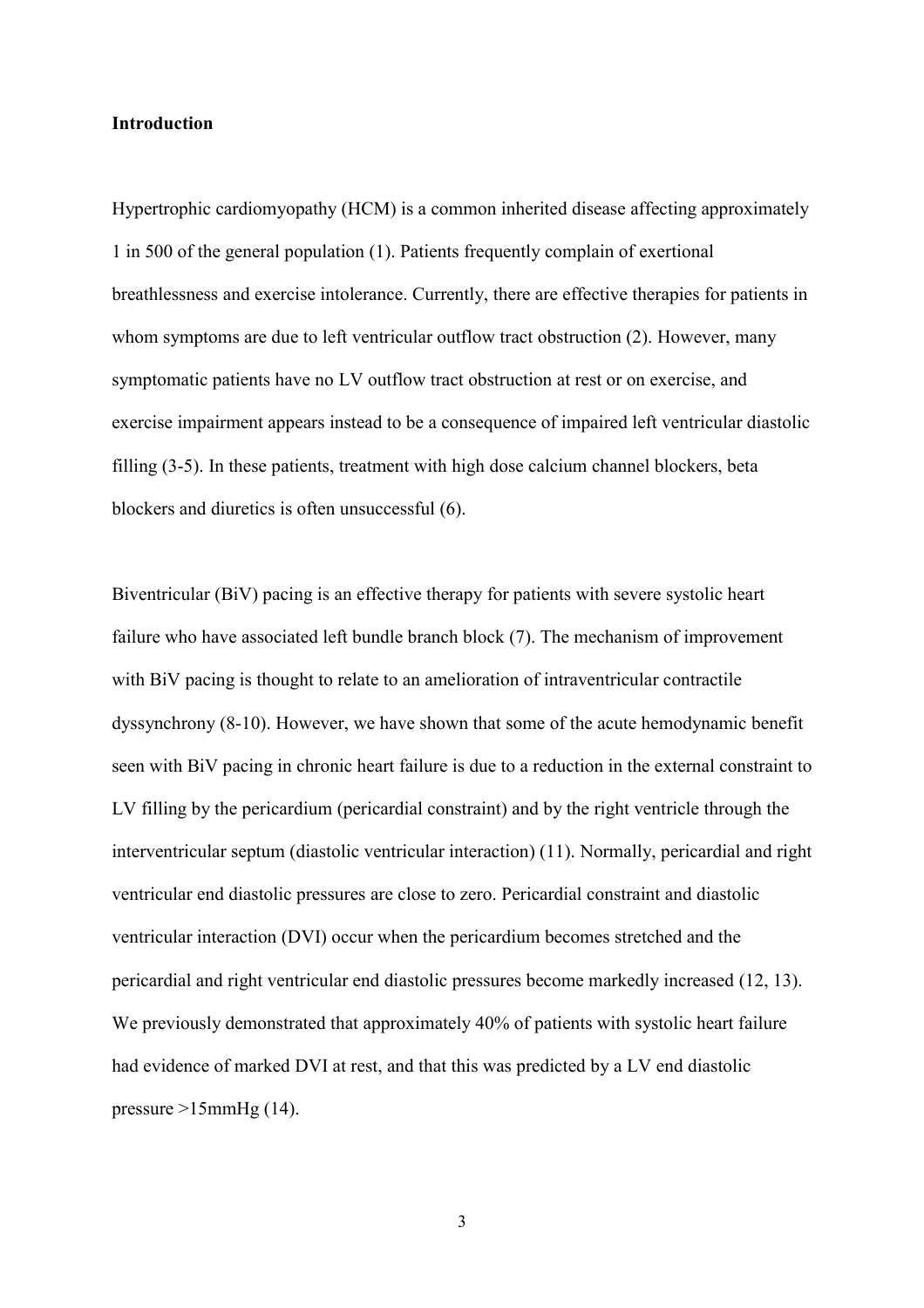While relatively few patients with HCM have moderate or severe pulmonary hypertension at rest, pulmonary artery pressure often rises markedly on exercise (15). This might be expected to cause enlargement of the RV on exercise, resulting in pericardial constraint and DVI, thereby attenuating an increase in stroke volume via the Frank-Starling mechanism (**Figure 1**). In a previous study we showed that both biventricular and left ventricular pacing relieved DVI and restored the ability to use the Frank-Starling mechanism to increase stroke volume in patients with systolic heart failure (11). We reasoned that if DVI develops in some patients with HCM on exercise, this might be ameliorated by BiV pacing, restoring the Frank-Starling mechanism.

We therefore hypothesized that BiV pacing could improve exercise capacity in patients with non-obstructive HCM by augmenting the Frank-Starling mechanism on exercise via enhanced diastolic filling rather than via a contractile mechanism.

#### **Methods**

### **Study Design**

We conducted a double-blind randomized crossover proof of concept study to compare the effects of BiV pacemaker therapy with sham pacing, comprising acute and chronic phases (Clinicaltrials.gov NCT00504647). Following successful BiV pacemaker implantation, patients underwent an acute crossover study to assess diastolic filling and contractile function at rest and during submaximal exercise using radionuclide ventriculography (**Figure 2**). Diastolic filling was also assessed with and without the application of lower body negative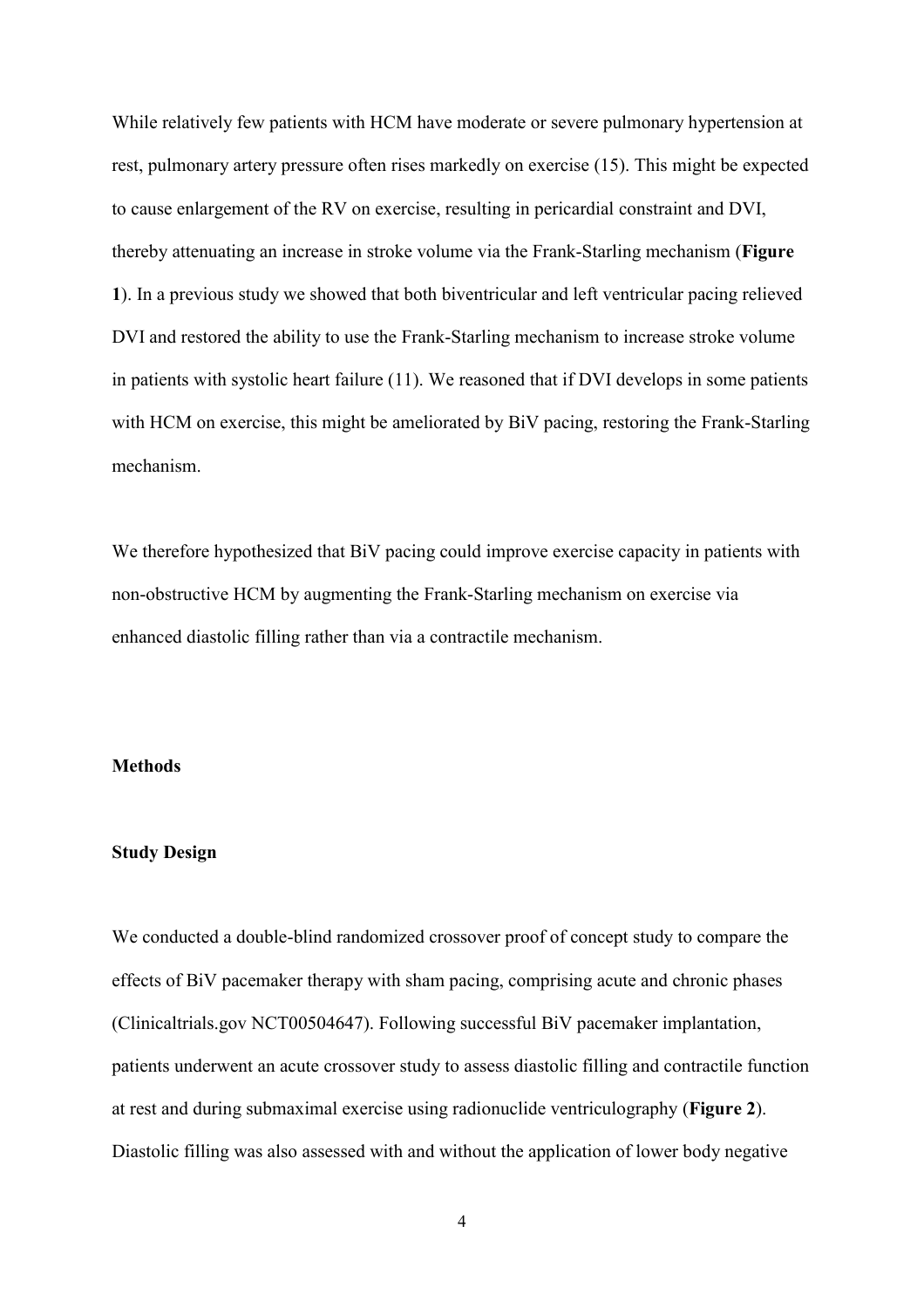pressure to test for DVI at rest. The change in LV end diastolic volume (LVEDV) on exercise was used to assign patients to groups of those in whom LVEDV increased (+LVEDV), and those in whom it fell (–LVEDV). Following the acute study, patients were randomized into the chronic phase of the study to assess the effects of BiV pacing on exercise capacity, symptom-status, and echocardiographic measures of dyssynchrony. The primary endpoint was change in peak oxygen consumption (peak VO<sub>2</sub>) on cardiopulmonary exercise testing during BiV pacing vs. sham pacing.

#### **Patient Selection**

Patients with exercise limitation due to non-obstructive HCM were recruited from cardiomyopathy clinics at the Heart Hospital, London, UK and the Queen Elizabeth Hospital, Birmingham, UK. All patients provided written informed consent for the study, which was approved by the local research ethics committee and the UK Medicines & Healthcare products Regulatory Agency, and conformed to the Declaration of Helsinki. Inclusion criteria were: age greater than 18 years; peak  $VO<sub>2</sub> < 75%$  of predicted for age and gender; New York Heart Association (NYHA) class  $\geq$  II; sinus rhythm; and the absence of LV outflow tract obstruction (peak gradient < 30mmHg) either at rest or during exercise. Patients were excluded on the basis of conventional indications for cardiac pacing, presence of epicardial coronary disease, pregnancy or planning to fall pregnant, and left ventricular ejection fraction  $(LVEF) < 50\%$ .

#### **Pacemaker implantation**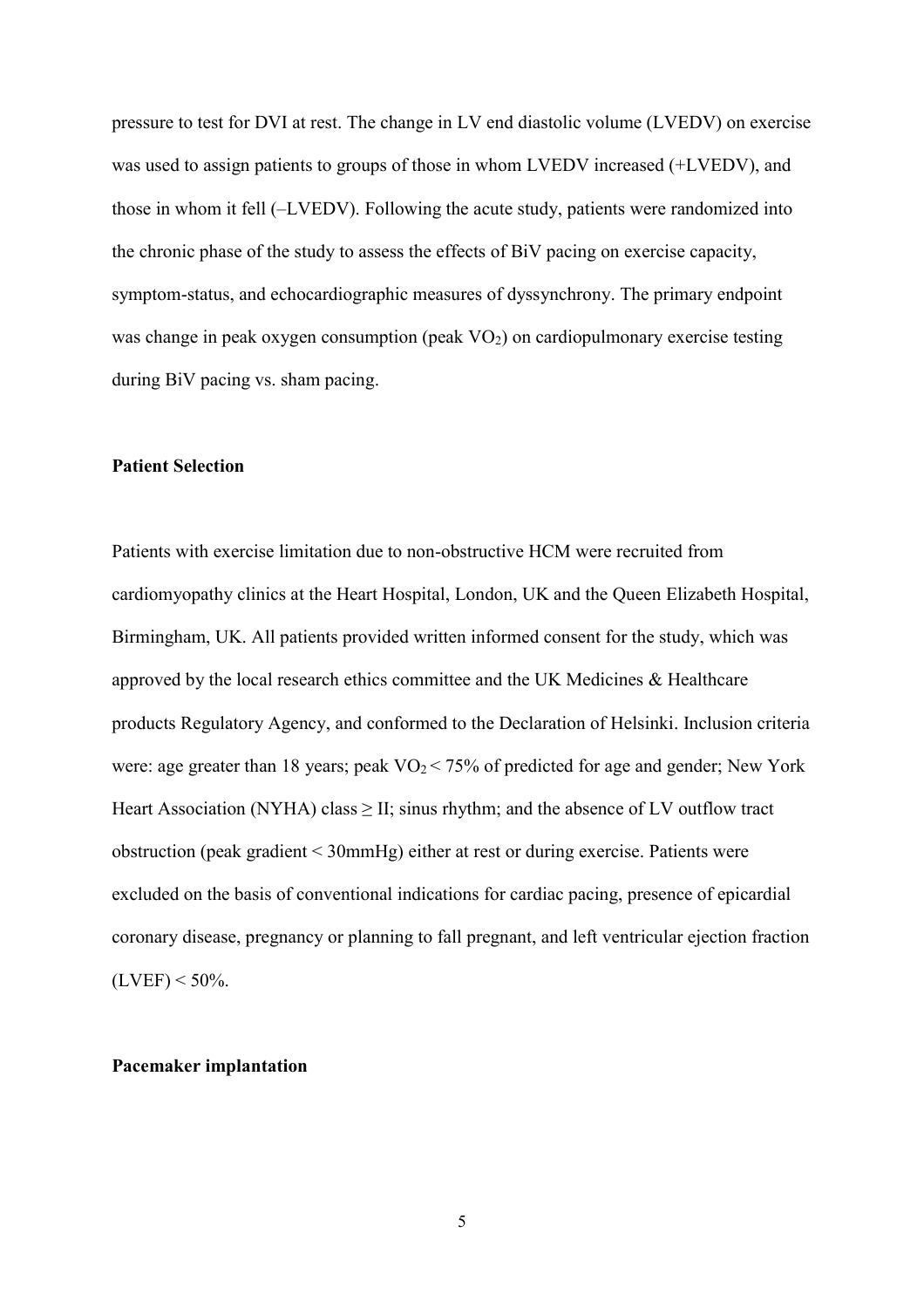Patients who fulfilled the entry criteria underwent implantation of a biventricular pacing device, with the RV electrode placed at the apex, and the LV electrode placed via the coronary sinus in a lateral position, using a standard technique (16-18). Following implantation, the pacemaker was left in VVI 30 mode for approximately 2 weeks until the acute studies were performed.

#### **Acute studies - Gated Blood Pool Radionuclide Ventriculography**

Diastolic filling studies were performed using equilibrium R-wave gated blood pool scintigraphy (camera Olivetti Modulo-M-200ESL). Red blood cells were labelled by a modified *in vivo* technique (19). In brief, 10 minutes after intravenous injection of stannous pyrophosphate, 5mL of blood was drawn into a heparinized syringe and incubated for 20min with 750MBq of Technetium-99m-pertechnetate before reinjection. Lower body negative pressure was applied by asking patients to lie in a specially constructed lower body suction bed as previously described by us (20). Internal device pressure was measured via a transducer to achieve suction at 30mmHg. Suction was turned off during the 0mmHg negative pressure studies. The protocol was performed with the pacemaker programmed to VVI 30 for the sham pacing arm of the study. For BiV pacing, DDD mode was used, with an AV delay of 90 ms to ensure capture of the ventricles, with the LV paced slightly earlier than the RV (VV delay 40 ms). AV and VV delays were not altered. The order of pacing modes (sham or BiV) was randomized. DVI at rest was inferred if LVEDV paradoxically increased with the application of lower body negative pressure, due to relief of the constraint on the LV caused by the RV diastolic volume, as we have previously described (21).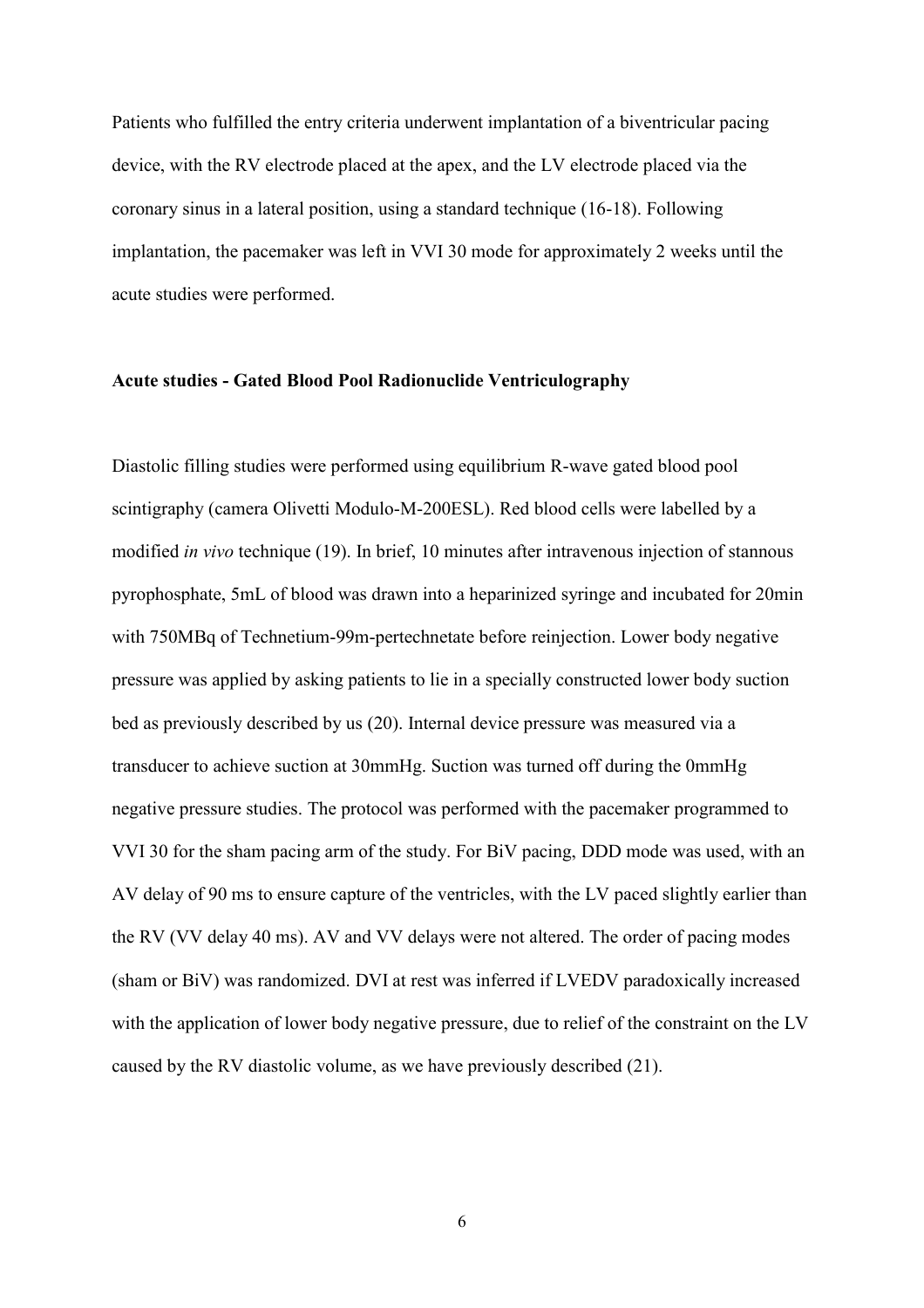Volumetric data were analysed with Link Medical MAPS software (Sun Microsystems, Hampshire, UK). A count-based ratio method was used to calculate accurate left ventricular volumes (22), and end-systolic volumes were calculated from end-diastolic volume and EF. Intra-observer variability for LV volumes was 2%, and inter-observer variability was 4%. Intra-observer variability for LV ejection fraction was 3% of the measured LVEF, with an inter-observer variability of 5%.

For the acute exercise studies, patients exerted themselves at a workload that achieved 50% of estimated heart rate reserve. Three minutes of volumetric data were acquired at rest and during exercise after a 30 second period for stabilization of heart rate at the commencement of each stage. A five minute 'run in' interval was given after each pacemaker mode selection. Again, this was performed during sham and BiV pacing modes, in random order. LV end systolic elastance  $(E_{LV})$  was calculated from the ratio of end-systolic pressure  $(ESP)/end$ systolic volume indexed to BSA (ESVI) (23). ESP was estimated as 90% of the brachial arterial systolic blood pressure, obtained non-invasively via sphygmomanometer. A timeactivity curve for the LV was used to derive filling fractions by splitting the diastolic filling phase (minimum volume to maximum volume) into equal tertiles. The proportion of filling occurring during each tertile of diastole was then expressed as a percentage of total diastolic filling.

#### **Chronic Study**

On completion of the acute studies the device was returned to VVI 30 mode, and all patients underwent baseline assessments within 2 days (symptom status, cardiopulmonary exercise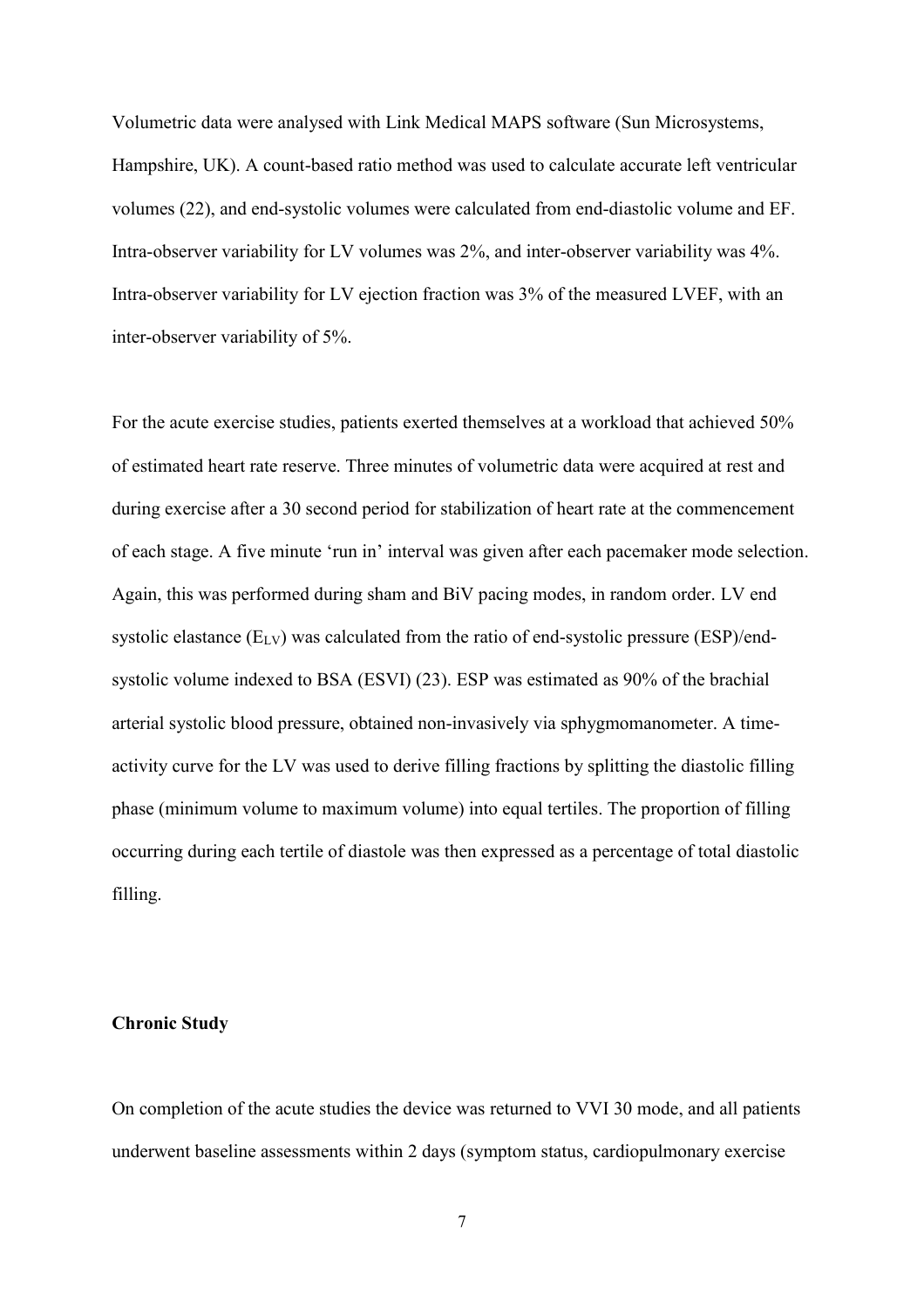testing, and echocardiography). Patients were then randomized by an independent technician (to ensure clinician and patient blinding) to either sham or BiV pacing modes. After 4 months, patients underwent repeat assessment (blinded to results from the acute studies) then crossed over to the other arm of the study for a further 4 months.

#### **Cardiopulmonary Exercise Testing**

Participants underwent symptom-limited erect treadmill exercise testing (Schiller CS-200 Ergo-Spiro exercise machine) using a standard ramp protocol with simultaneous respiratory gas analysis (24, 25). Peak Oxygen consumption (peak  $VO<sub>2</sub>$ ) was defined as the highest  $VO<sub>2</sub>$ achieved during exercise (with RER > 1.0) expressed in ml.kg<sup>-1</sup>.min<sup>-1</sup>. The VE/VCO<sub>2</sub> slope was measured up to the anaerobic threshold.

#### **Quality of Life/ Symptom Severity Assessment**

Quality of life was assessed by completion of the Minnesota Living with Heart Failure Questionnaire (26) at baseline, crossover, and completion of the study. In addition, symptom status (NYHA class) was determined by a single investigator (I.A.).

#### **Transthoracic Echocardiography**

Transthoracic echocardiography was performed with participants in the left lateral decubitus position using a Vivid 7 (GE Healthcare) echocardiographic machine with a 2.5 MHz transducer. Mean wall thickness was recorded, and LVEF was derived from the modified Simpson's formula (27). Conventional color-coded tissue Doppler imaging was performed to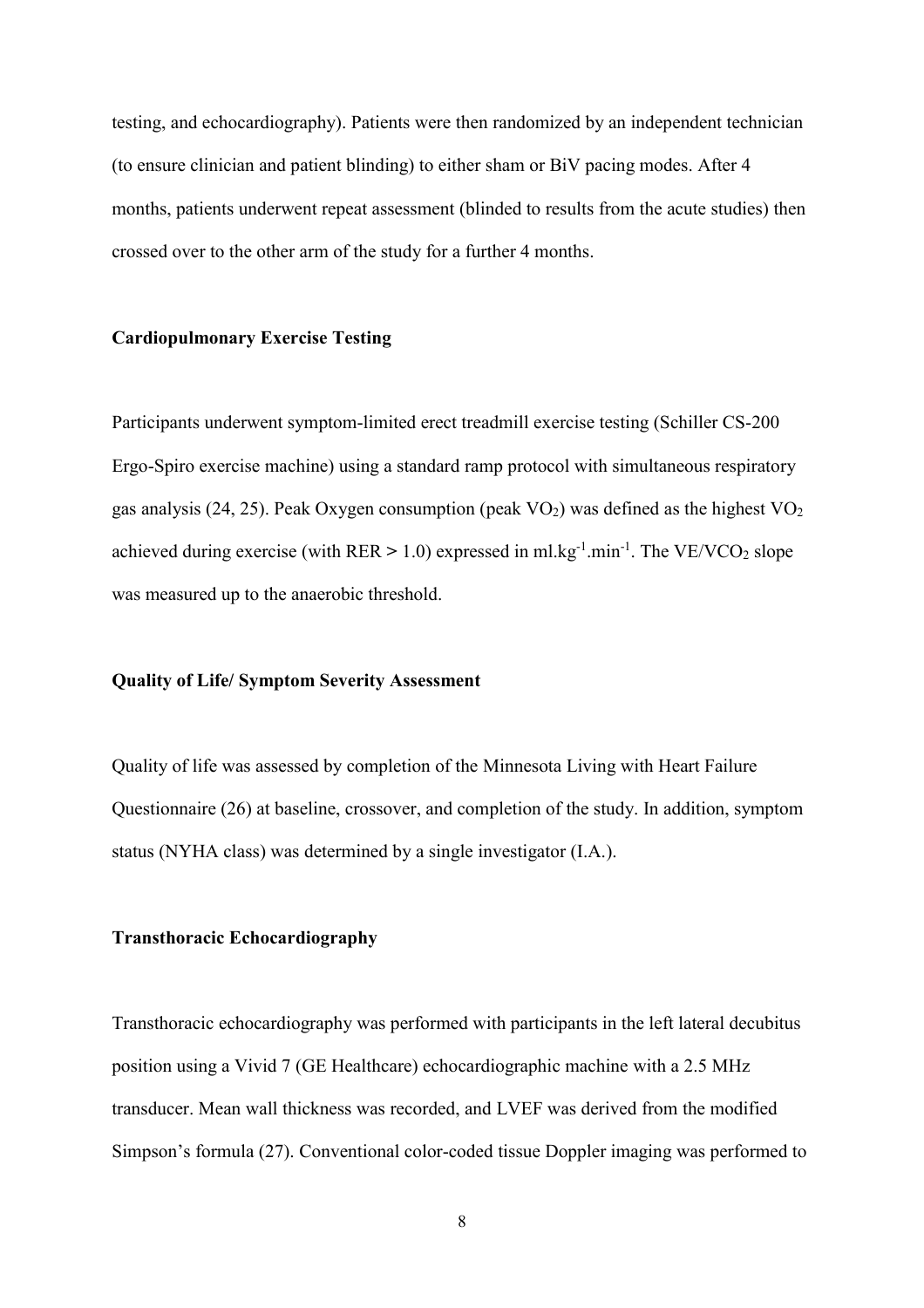quantify left ventricular dyssynchrony (EchoPac GE Medical systems). The extent of LV systolic dyssynchrony was calculated as the maximum time delay on tissue Doppler imaging (TDI) between peak-systolic velocities of basal septal, lateral, anterior and inferior LV segments (9) to derive the Yu index (28). For speckle tracking analysis, standard greyscale 2D images were acquired in the parasternal short axis (PSAX) view at the papillary muscle level. The standard deviation of the time to peak-systolic radial strain for all six segments  $(SDt_{6s})$  (29) was derived as a further index of global LV synchrony, which has the advantage over TDI of being direction-independent. Diastolic dyssynchrony was quantified using the standard deviation of time to early peak diastolic velocities (Te-SD) on TDI as previously described (30).

#### **Statistical Analysis**

Data were analysed using SPSS version 22.0 for Windows and R version 3.2.3 (R Foundation for Statistical Computing, Vienna, Austria), and are expressed as mean  $\pm$  SEM. The acute effect of BiV pacing on the Frank-Starling mechanism with exercise and lower body negative pressure, was evaluated by analysis of covariance (ANCOVA) using baseline resting values as covariates. Analysis of the effect of BiV pacing on peak VO<sub>2</sub> was performed by repeated measures analysis of variance. Statistical significance was set at *p*<0.05. The study had 80% power to detect a 1.5 ml/kg/min difference in peak  $\rm VO_2$  between the interventions at a significance of 5%.

#### **Results**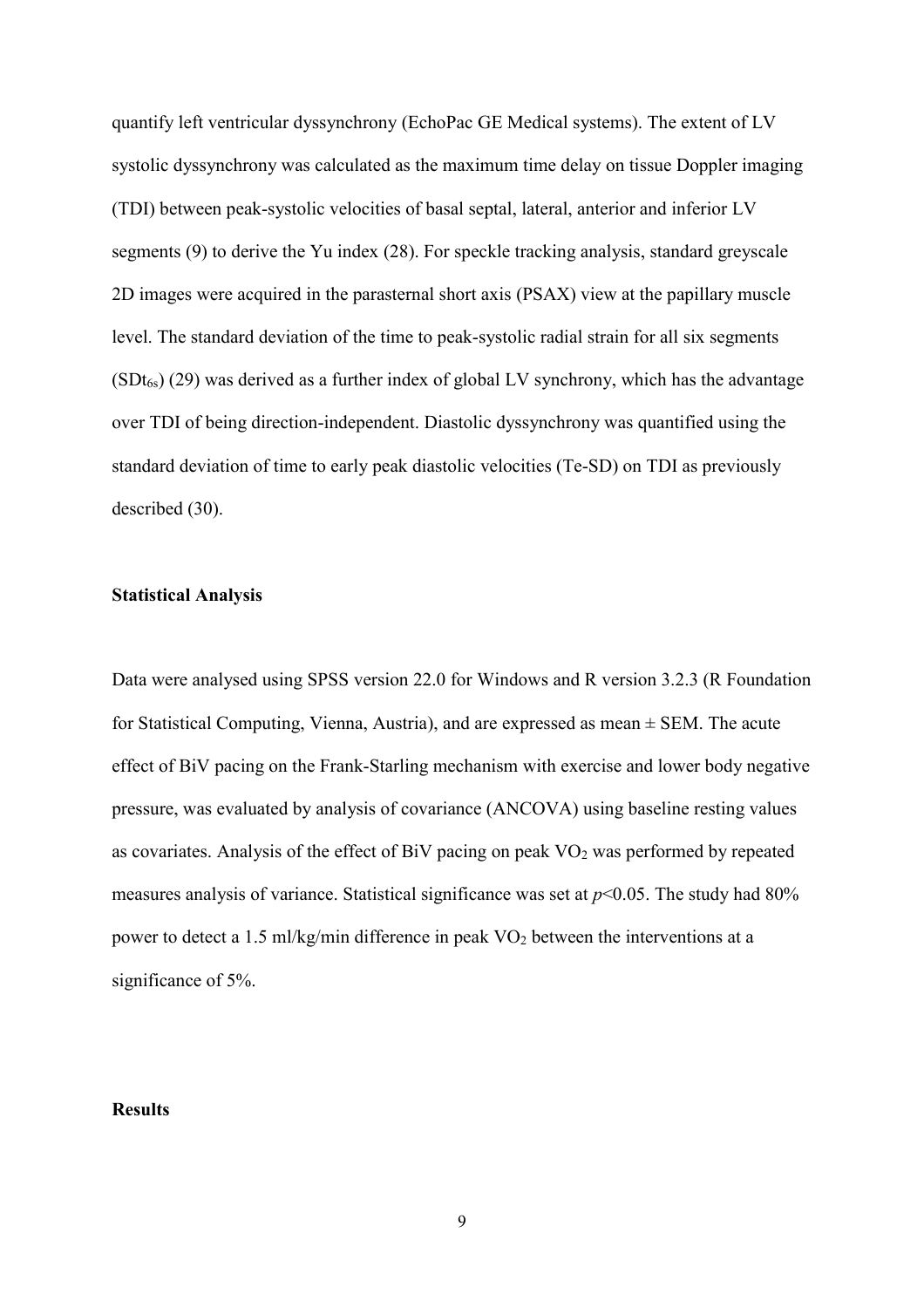Thirty-one patients were enrolled onto the study. Two patients discontinued at the cross-over phase of the study. One of these patients became extremely symptomatic after crossing to the sham pacing arm of the study, and declined further participation. The second patient developed intractable diaphragmatic twitching and was unable to continue. Data are therefore presented for the 29 patients who completed the study. There were no deaths or other serious adverse device events during the study period. Baseline clinical characteristics and cardiopulmonary exercise test results of  $+LVEDV$  (n=14) and  $-LVEDV$  (n=15) patients are summarized in **Table 1**. A mix of devices including Guidant (13), Medtronic (10), and St Jude (6), were implanted.

## **Acute Hemodynamic Studies:**

## **Lower Body Negative Pressure**

Baseline LVEDV for the whole patient group was  $120 \pm 6.1$  ml, and fell to  $114 \pm 6.0$  ml with BiV pacing, but this was not statistically significant (*p*=0.18; **Supplemental Table 1**). Application of 30 mmHg lower body negative pressure during sham pacing resulted in a fall in LVEDV ( $ΔLVEDV -16.6 ± 3.8 %$ ,  $p < 0.001$ ). However, in 4 patients there was a paradoxical increase in LVEDV with the application of lower body negative pressure, implying the presence of substantial DVI at rest. This was reversed in 3 of these patients with the application of BiV pacing. Compared to sham pacing, BiV pacing did not change the LVEDV response to 30 mmHg lower body negative pressure (∆LVEDV –21.1 ± 3.4 %,  $p=0.39$ ). SV fell by a mean of  $18.3 \pm 3.8$  % with 30 mmHg lower body negative pressure during sham pacing ( $p$ <0.001) and by 21.6  $\pm$  4.1 % during BiV pacing ( $p$ =0.36 vs. sham pacing).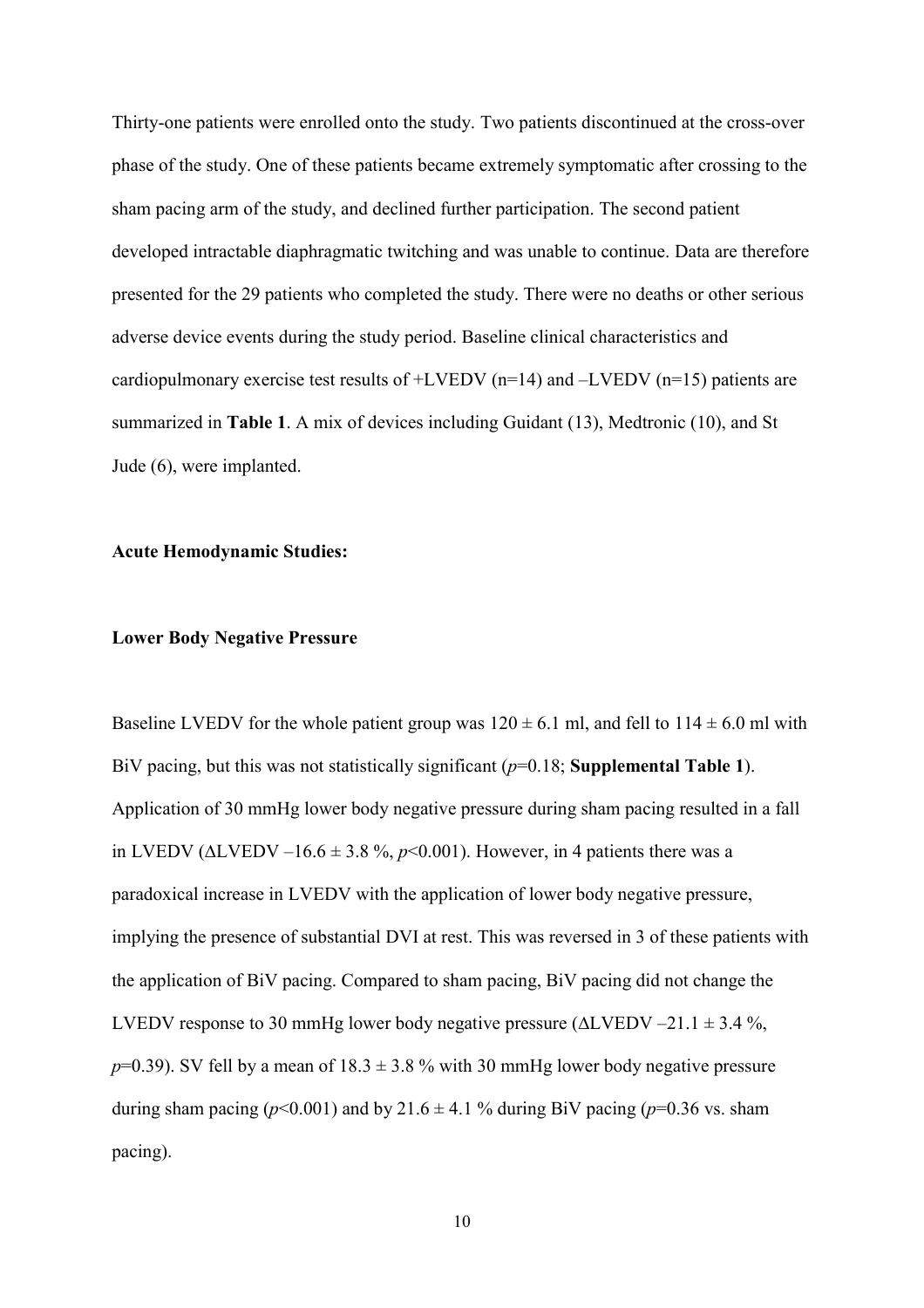#### **Exercise**

Patients were separated into the pre-specified patient subgroups. +LVEDV patients (n=14) had a mean increase in LVEDV on exercise of  $20.2 \pm 3.8$  % (to  $141 \pm 14.0$  ml) during sham pacing, and –LVEDV patients (n=15) experienced a mean fall of  $22.3 \pm 4.3$  % (to  $106 \pm 8.5$ ml; **Figure 3 Panel A**). Stroke volume (SV) increased with exercise during sham pacing in +LVEDV patients by 24.4  $\pm$  5.0 % (to 111  $\pm$  11.6 ml), and fell in –LVEDV patients by 21.0  $\pm$  5.3 % (to 71  $\pm$  6.9 ml). With BiV pacing, –LVEDV patients demonstrated a normalization of the volume response to exercise, increasing LVEDV by  $3.4 \pm 7.0$  % (to  $124 \pm 8.9$  ml) and SV by  $5.8 \pm 7.6$  % (to  $80 \pm 5.2$  ml), and this was significant compared to sham pacing (∆LVEDV *p*=0.004; **Figure 3 Panel A**; ∆SV *p*=0.008). In contrast, in +LVEDV patients there were no significant differences in LVEDV  $(p=0.43)$  or SV  $(p=0.28)$  responses to exercise during BiV vs. sham pacing (**Figure 3 Panel A**). A significant negative correlation was seen between ΔLVEDV% on acute exercise during sham pacing, and the effect of BiV pacing on the LVEDV response to exercise (r=–0.77, *p*<0.001; **Figure 3 Panel B**).

LV end systolic elastance (E<sub>LV</sub>) at rest did not differ between sham pacing vs. BiV pacing in either +LVEDV patients (2.96  $\pm$  0.5 mmHg/ml vs. 2.59  $\pm$  0.4 mmHg/ml, *p*=0.57) or – LVEDV patients  $(2.44 \pm 0.3 \text{ mmHg/ml vs. } 2.84 \pm 0.4 \text{ mmHg/ml}, p=0.43; \text{Table 2}).$ Similarly,  $E_{LV}$  did not differ in either group with sham vs. BiV pacing during exercise (+LVEDV, 3.15 ± 0.5 mmHg/ml vs. 3.10 ± 0.5 mmHg/ml, *p*=0.93; –LVEDV, 3.62 ± 0.5 mmHg/ml vs.  $3.54 \pm 0.5$  mmHg/ml,  $p=0.91$ ). LV ejection fraction (EF) did not differ between BiV pacing and sham pacing at rest  $(72.4 \pm 2.3 \% \text{ vs. } 73.8 \pm 7.7 \%; p=0.62)$ , or during exercise (73.7  $\pm$  2.4 % vs. 74.1  $\pm$  2.1 %; *p*=0.90), and there were no differences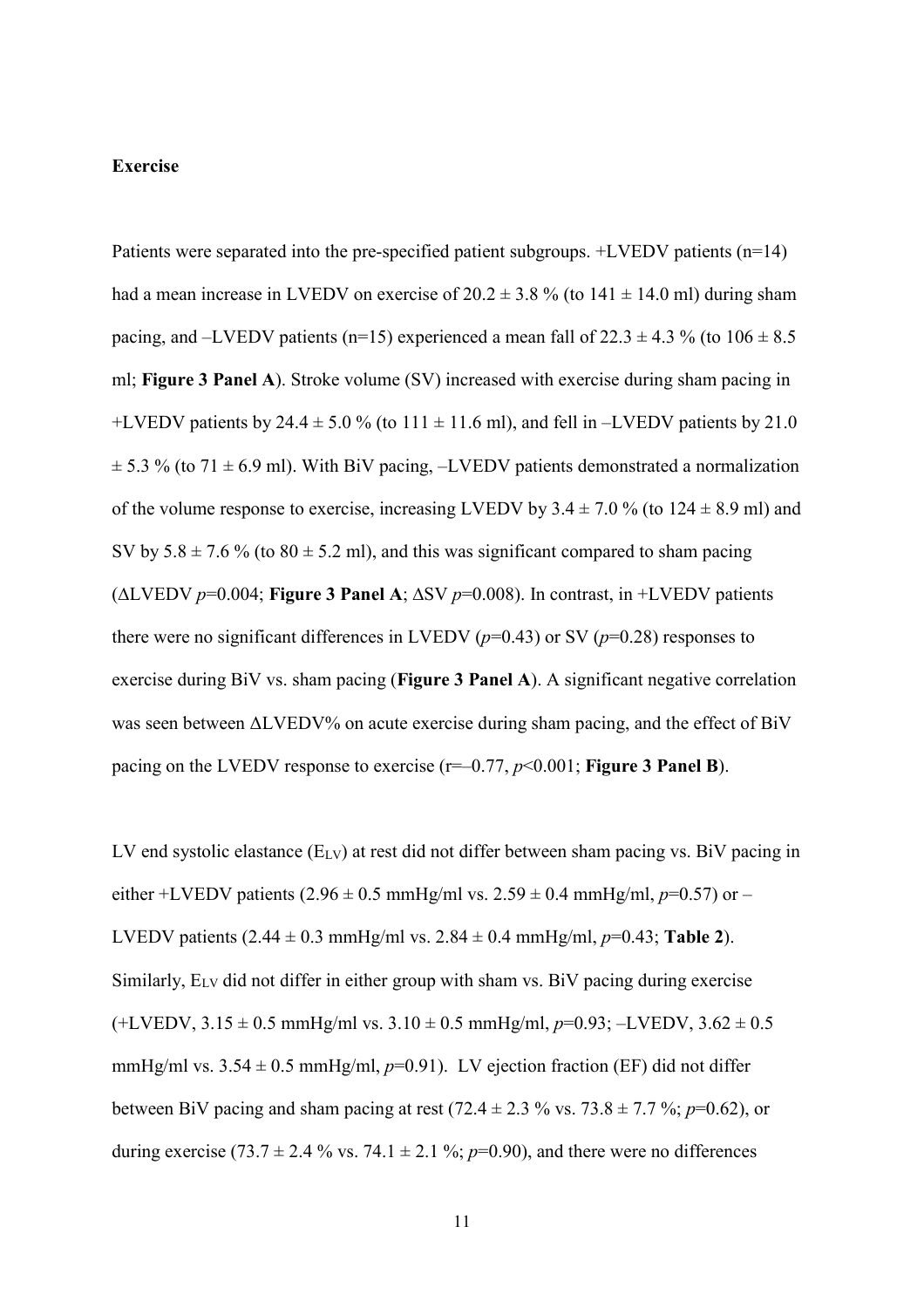between –LVEDV and +LVEDV patients (**Table 2**). However, BiV pacing was associated with a significant shortening of the duration of systole compared to sham pacing, both at rest  $(0.38 \pm 0.02 \text{ s vs. } 0.33 \pm 0.02 \text{ s}, p=0.03)$  and during exercise  $(0.32 \pm 0.01 \text{ s vs. } 0.27 \pm 0.01 \text{ s},$ *p*=0.002).

Diastolic filling time increased on exercise with BiV vs. sham pacing in –LVEDV patients  $(0.34 \pm 0.02 \text{ s vs. } 0.44 \pm 0.03 \text{ s}; p=0.002)$ , but not in +LVEDV patients  $(0.35 \pm 0.04 \text{ s vs. } 0.38 \text{ s})$  $\pm$  0.04 s;  $p$ =0.47). In –LVEDV patients, the contribution of the final two thirds of diastole to LV filling during exercise increased with BiV pacing compared to sham pacing  $(62 \pm 4.3 \%)$ vs. 80  $\pm$  3.2 %, *p*=0.003), and this was also true for +LVEDV patients (66  $\pm$  3.7 % vs. 76  $\pm$ 3.0 %; *p*=0.04; **Table 2**).

## **Chronic Study**:

## **Exercise**

Baseline peak  $VO<sub>2</sub>$  was significantly lower in –LVEDV patients compared to +LVEDV (16.4)  $\pm$  0.9 ml/kg/min vs. 19.5  $\pm$  1.1 ml/kg/min; *p*=0.04 vs. -LVEDV). BiV pacing increased peak VO<sup>2</sup> in the whole patient group compared to sham pacing (+1.17 ml/kg/min, *p*=0.02; **Supplemental Table 2**). By pre-specified patient subgroup, peak  $VO<sub>2</sub>$  increased significantly during BiV pacing vs. sham in –LVEDV patients  $(16.2 \pm 0.9 \text{ ml/kg/min vs. } 17.6 \pm 1.2 \text{ m})$ ml/kg/min;  $p=0.03$ ). There was a slight and non-significant increase in  $+LVEDV$  patients  $(19.9 \pm 1.1 \text{ m}$ *l*/kg/min vs.  $20.8 \pm 1.5 \text{ m}$ *l*/kg/min;  $p=0.13$ ; Table 3).

## **Quality of Life**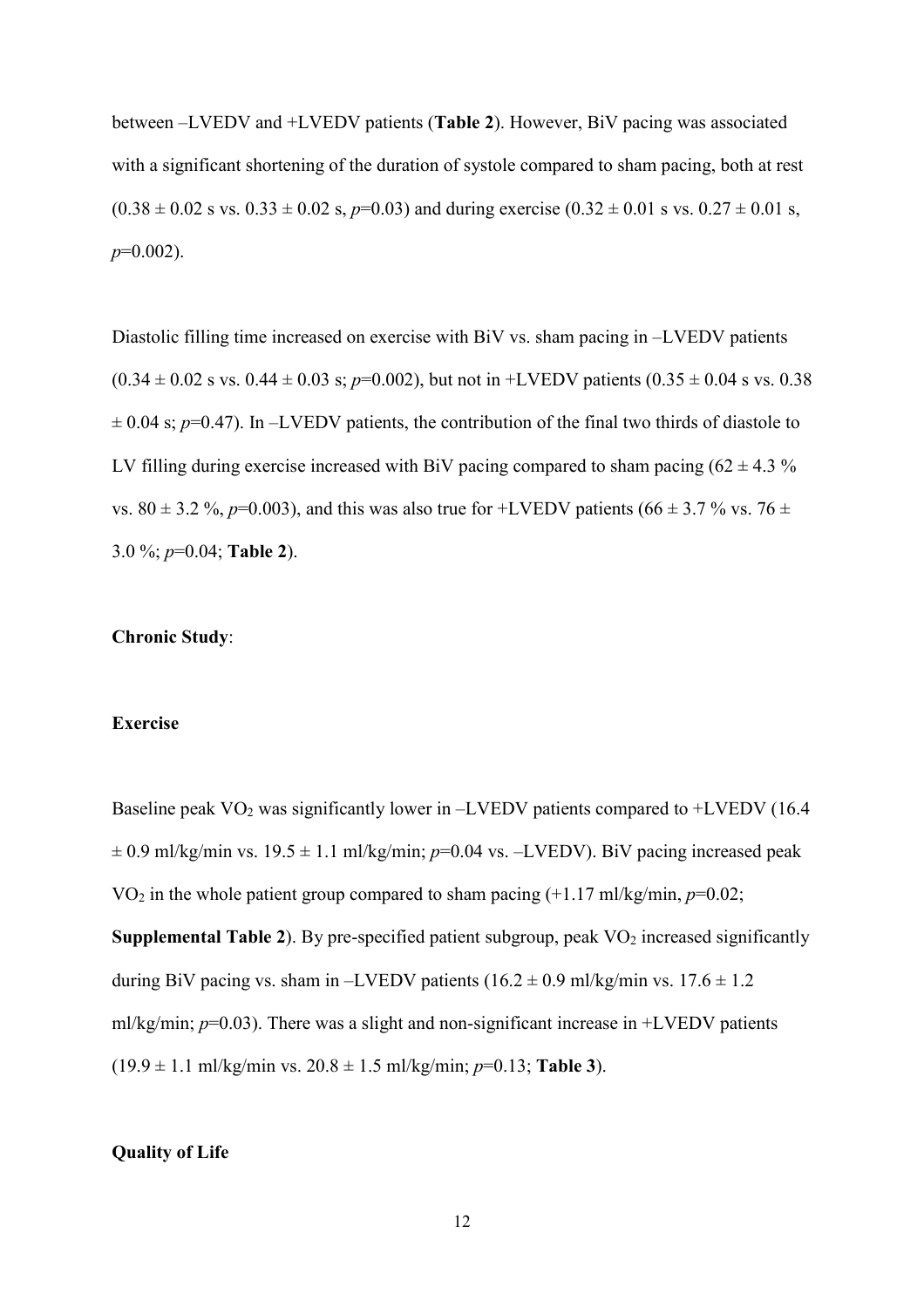Minnesota Living with Heart Failure Questionnaire Scores improved significantly with BiV pacing compared to sham pacing in the whole patient group (*p*=0.001; **Supplemental Table 2**), and this was true for –LVEDV (*p*=0.02) subgroup, with a strong trend observed in +LVEDV patients (*p*=0.05; **Table 3**).

#### **LV Dyssynchrony**

The two parameters of systolic dyssynchrony,  $SD_{t6s}$  and Yu index, did not demonstrate reduced dyssynchrony scores following 4 months of BiV pacing compared to sham (*p*=1.00 and *p*=0.25, respectively; **Supplemental Table 2**). Te-SD, the measure of diastolic dyssynchrony, was also similar with each pacing mode (*p*=1.00).

## **Discussion**

In this study we show that biventricular pacing increased exercise capacity and improved quality of life in patients with non-obstructive hypertrophic cardiomyopathy who have severe exercise limitation due to breathlessness despite optimal maximally-tolerated standard therapies. The magnitude of improvement in peak  $VO<sub>2</sub>$  was comparable to that seen in cardiac resynchronization trials in systolic heart failure (31).

In patients with systolic heart failure, the predominant mechanism of improvement of cardiac performance by biventricular pacing has been considered to be due to the relief of mechanical dyssynchrony. In this study, QRS duration was normal and left ventricular ejection fraction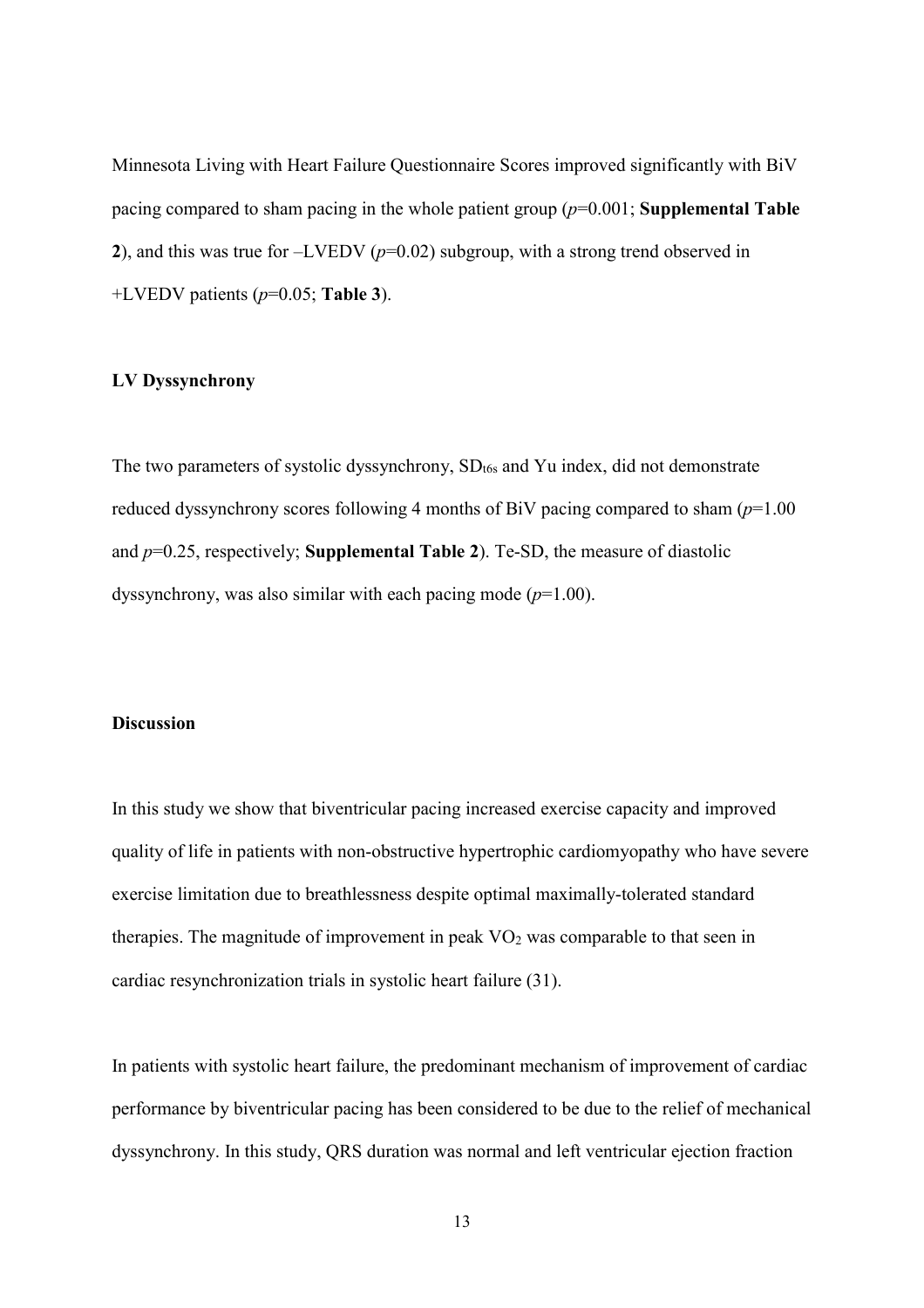was at least 50% at rest in all patients. Furthermore, the degree of resting systolic mechanical dyssynchrony present in these patients was much less marked than in patients with systolic heart failure who undergo biventricular pacemaker implants (32). No significant changes in these measures of systolic dyssynchrony (at rest) were observed with biventricular pacing. Furthermore, there was no significant effect of biventricular pacing on LV ejection fraction or on LV end systolic elastance, (a relatively load-independent measure of LV contractile function) at rest or with exercise. These findings argue against a substantial beneficial effect of biventricular pacing on LV contractile function (at the 'chamber' level) that might explain the improved volume response on exercise and the increase in exercise capacity observed.

Importantly, biventricular pacing had marked effects on the filling of the left ventricle with exercise, and this was closely related to the baseline exercise LVEDV response used to assign patient groups (**Figure 3B**). In health, LVEDV increases during exercise, and thereby the Frank-Starling mechanism contributes to the increase in stroke volume (33). This is in part a consequence of an increase in the rate of LV active relaxation during exercise (34). We have previously shown that the rate of LV active relaxation paradoxically slows during exercise in many patients with HCM, and that amelioration of cardiac energetic impairment with the metabolic modulator Perhexiline reverses this abnormality (35). Approximately 50% of the patients in this study had an abnormal fall in LVEDV during exercise (–LVEDV), and an associated fall in SV. This pattern was associated with more severe exercise limitation than those in whom LVEDV increased as expected on exercise (+LVEDV). Biventricular pacing substantially corrected these abnormal LVEDV and stroke volume responses in –LVEDV patients, and significantly increased peak  $VO_2$  (by 1.4 ml.kg<sup>-1</sup>.min<sup>-1</sup>), but no significant effect on LVEDV or stroke volume during exercise was observed in +LVEDV patients. The increase in peak  $VO<sub>2</sub>$  was also smaller and was not statistically significant. Thus, the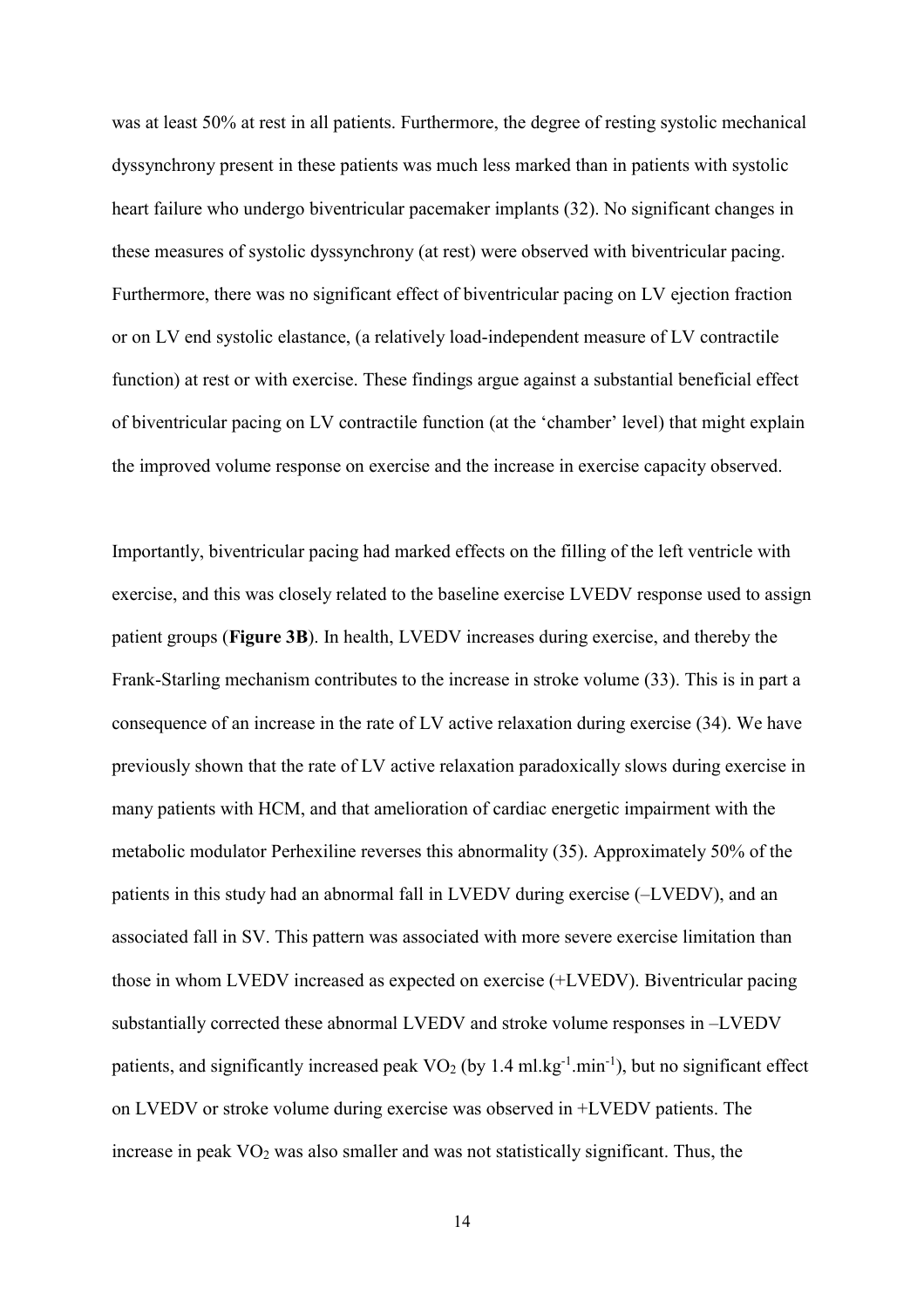improved cardiac performance on exercise and exercise capacity in –LVEDV patients is principally due to partial restoration of the ability to use the Frank-Starling mechanism to increase stroke volume with exercise.

Potential explanatory mechanisms underlying improved augmentation of diastolic filling on exercise include a reduction in intrinsic left ventricular stiffness, an increase in diastolic filling time, or a reduction in external constraint to LV filling. Diastolic dyssynchrony has been reported in HCM (36), however, we observed no significant effect of BiV pacing on measures of diastolic dyssynchrony at rest, and BiV pacing reduced the first-third fillingfraction at rest and on exercise (the period that includes active relaxation), which argues against this being an important mechanism. We have previously shown that external constraint to left ventricular filling by the pericardium (37) (pericardial constraint) and by the right ventricle through the interventricular septum (diastolic ventricular interaction) is observed in patients with chronic heart failure who have elevated left ventricular end diastolic pressures (typically >15mmHg) (14). In a previous study of patients with severe CHF, we showed that both biventricular and left ventricular pacing reduced this external constraint to left ventricular filling and recruited LV preload, presumably by shifting the timing of LV filling in relation to the RV (11).

In the present study we report a paradoxical increase in LVEDV during application of lower body negative pressure in 4 patients (all –LVEDV patients), suggesting the presence of significant DVI at rest. In 3 of these patients, this paradoxical increase in LVEDV during application of lower body negative pressure was normalized by BiV pacing, suggesting alleviation of DVI. Although only a minority of patients with HCM have pulmonary hypertension and markedly raised LVEDP at rest, both PA pressure and LVEDP markedly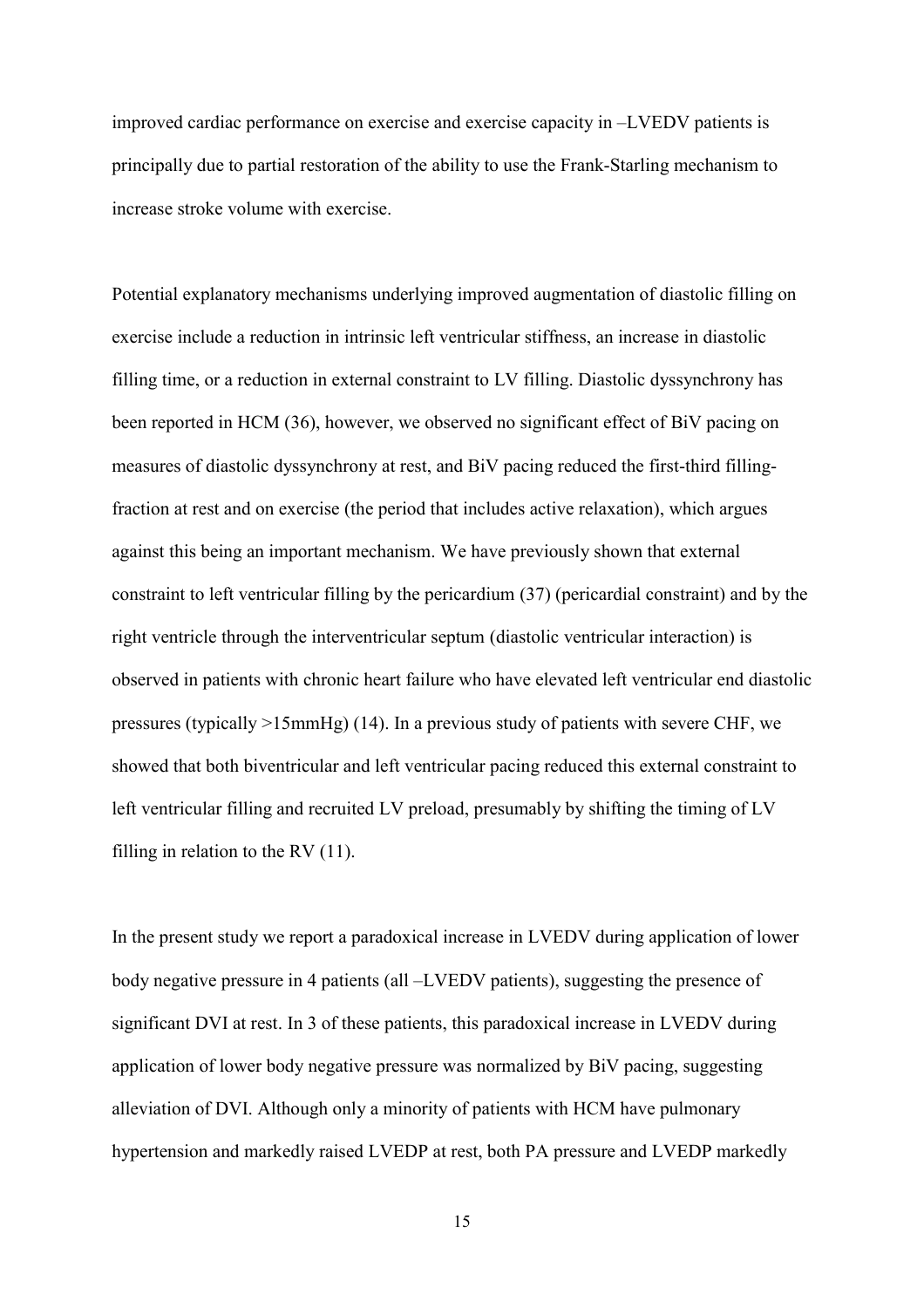rise during exercise in many patients with symptomatic HCM (15)**,** therefore *a priori* DVI might be expected to be a frequent occurrence on exercise in these patients, by analogy with our recent findings in patients with HFpEF (38). We suggest that the partial restoration of the Frank-Starling mechanism on exercise by biventricular pacing in –LVEDV patients is most likely explained by relief of DVI. DVI is typically associated with a restrictive LV filling pattern, in which rapid early filling then ceases with the onset of external constraint. Of note, biventricular pacing during exercise reduced the rate of early filling but markedly increased LV filling in the later part of diastole, consistent with our hypothesis. Larger randomized controlled trials are needed to confirm these findings and determine whether they translate to improved survival. Indeed, in the EchoCRT study of patients with systolic heart failure and a short QRS duration, the study was halted early by the data and safety committee for futility with a potential for harm with CRT/BiV pacing (39). Whether similar adverse effects might occur in our patients is unknown, however there were no significant adverse events or significant adverse device events during the 4-month BiV pacing arm of our study.

#### **Study Limitations**

The HCM phenotype can be caused over 400 genetic mutations in the sarcomeric contractile apparatus (40). The pattern and severity of hypertrophy and contractile dysfunction is often heterogeneous between patients and indeed between different areas of an individual patient's myocardium. However, all of our patients fulfilled the currently established criteria for HCM (40), and as much as possible we have excluded the presence of HCM phenocopies such as infiltrative cardiomyopathies (e.g. amyloid) and glycogen storage disorders. We have also used 'chamber' level measures of contractile function, reducing the impact of regional variations. Highly symptomatic non-obstructive HCM is relatively uncommon, and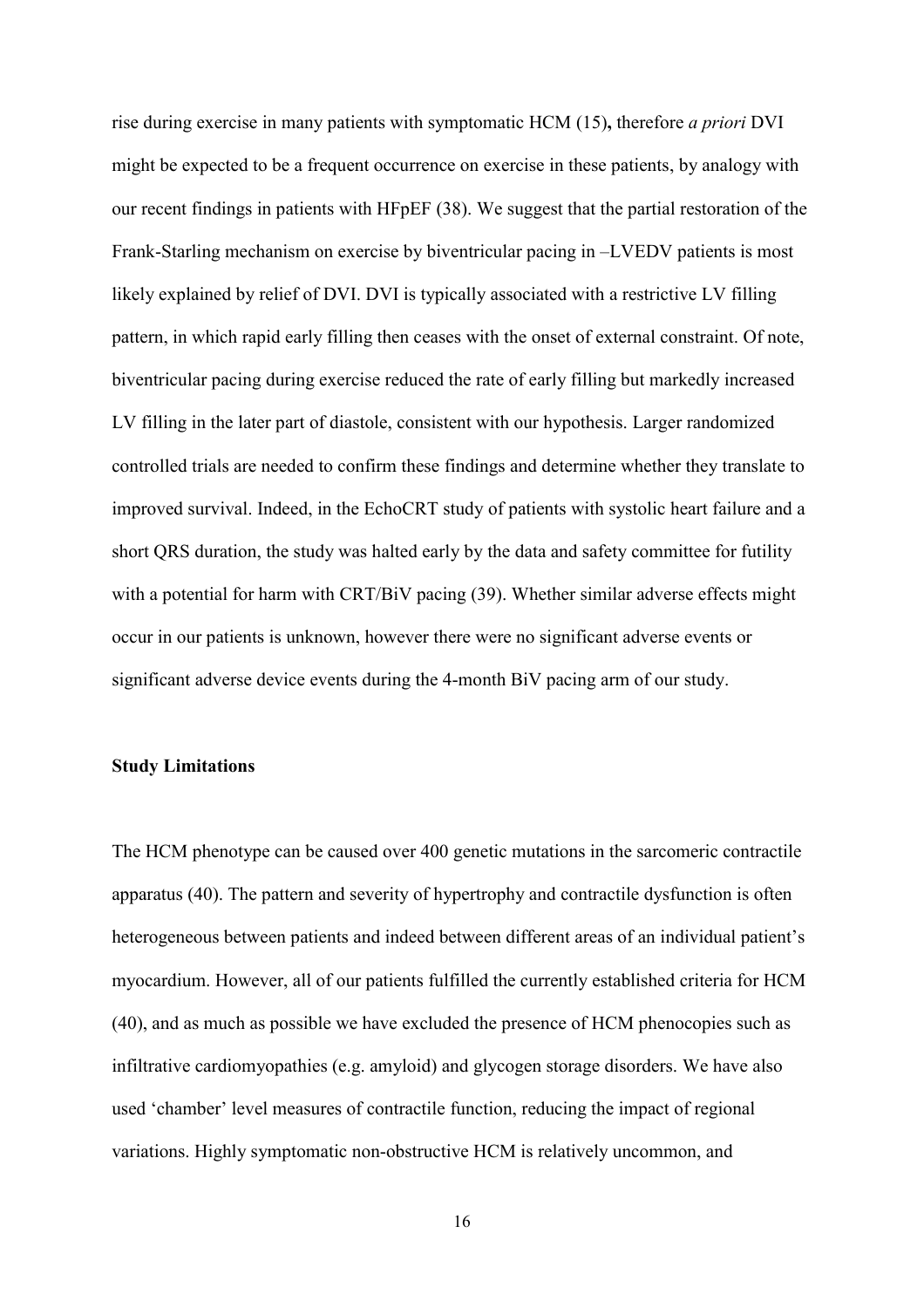identifying and recruiting appropriate patients remains difficult, despite recruitment from two large tertiary referral centres in the UK. However, the majority of randomised controlled trials in this patient subgroup involve similar patient numbers, and we attempted to maximize statistical power with a crossover study design. Despite achieving >80% power for the primary endpoint, the relatively small number of patients in our study may have important effects on the results seen. Changes in peak  $VO<sub>2</sub>$  are greatly influenced by changes in heart rate (41), which can be quite variable in smaller sample sizes. Numerically, exercise peak heart rate was higher in +LVEDV patients than –LVEDV patients, and peak heart rate was numerically higher during BiV pacing in –LVEDV patients with no change in +LVEDV patients. This mirrored the improvement seen in peak VO<sub>2</sub>. It is important to note however, that these differences were not statistically significant and the changes in cardiac volumes were much more marked. Whilst it is true that the peak exercise heart rate was higher in – LVEDV patients (and slightly higher during BiV pacing than sham), BiV pacing corrected the fall in LVEDV and SV in these patients. Therefore, the very large changes in LVEDV and SV are much more likely to be responsible for driving the increase in exercise capacity in these patients.

We hypothesised that BiV pacing ameliorated DVI with exercise in –LVEDV patients, and that this resulted from exercise induced pulmonary hypertension. Unfortunately, the TR jet in the majority of patients was insufficient to allow prediction of right heart pressures at rest. Indeed, right ventricular pressures during exercise are likely more important, and would have required invasive right heart catheterization, which was not undertaken in an already complex protocol for patients. Similarly, we did not attempt to optimize AV or VV delay during BiV pacing in our patients. In patients with systolic heart failure, AV optimization has been shown to improve response to CRT, but does not change non-responders to responders (42).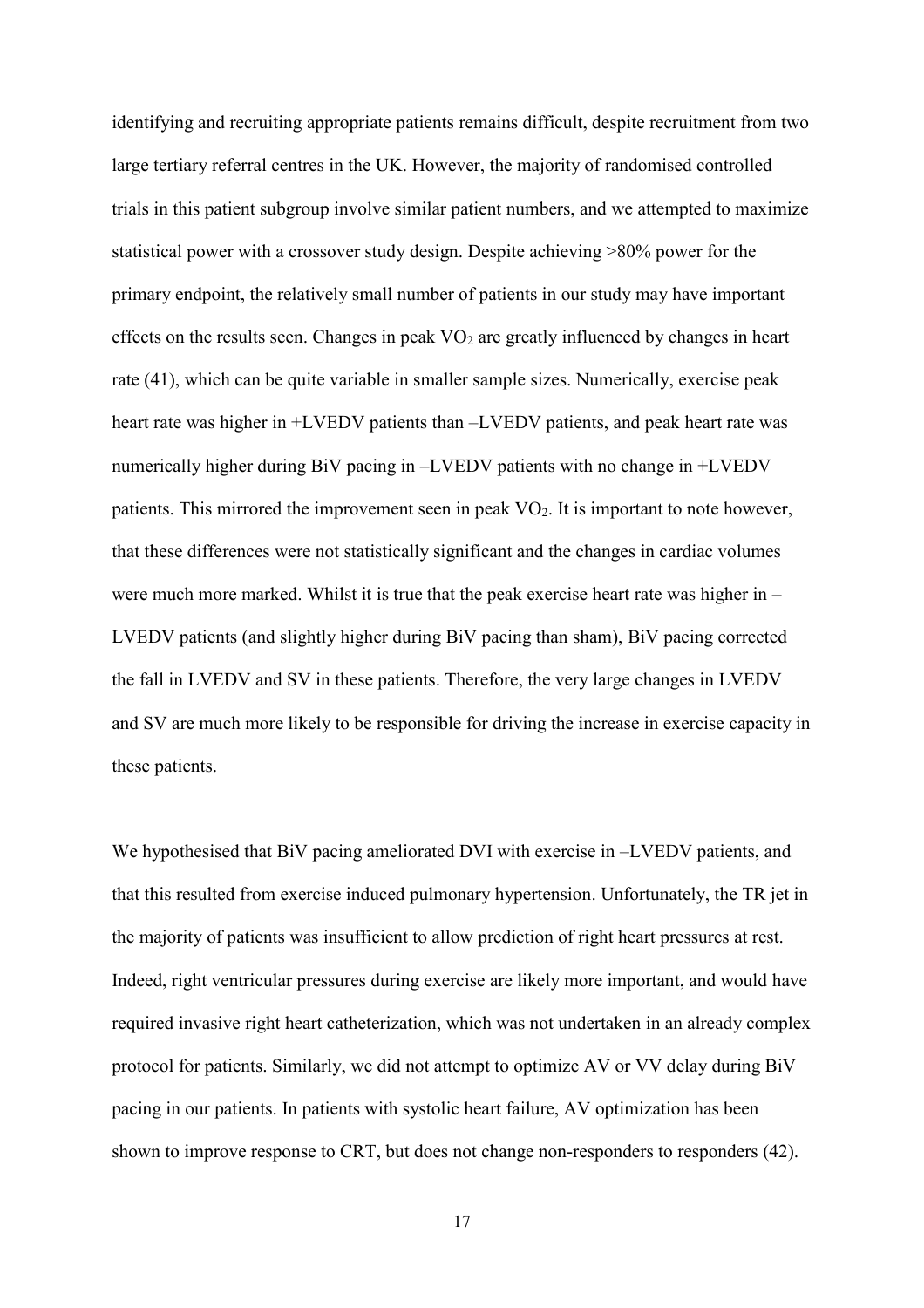We also chose a specific VV delay of 40ms from previous work demonstrating a potential benefit when the LV is triggered slightly earlier than the RV (11). AV and VV optimization of BiV pacing in non-obstructive HCM represents an interesting topic for future studies.

## **Conclusion**

Biventricular pacing improved symptoms and exercise capacity in patients with nonobstructive hypertrophic cardiomyopathy. The benefit was greatest in those patients with the most marked diastolic impairment during exercise, and the benefit was due to augmented diastolic filling on exercise, enhancing utilization of the Frank-Starling mechanism. We suggest that the most likely mechanism of this improvement in diastolic filling is relief of DVI. Larger studies of BiV pacing in non-obstructive HCM are indicated.

## **Funding**

This work was funded by British Heart Foundation grant PG/05/087 and a grant-in-aid from Medtronic.

#### **Conflicts of Interest**

Berthold Stegemann is a full-time employee of Medtronic. Prof. Leyva has received honoraria from Medtronic. Other authors: None.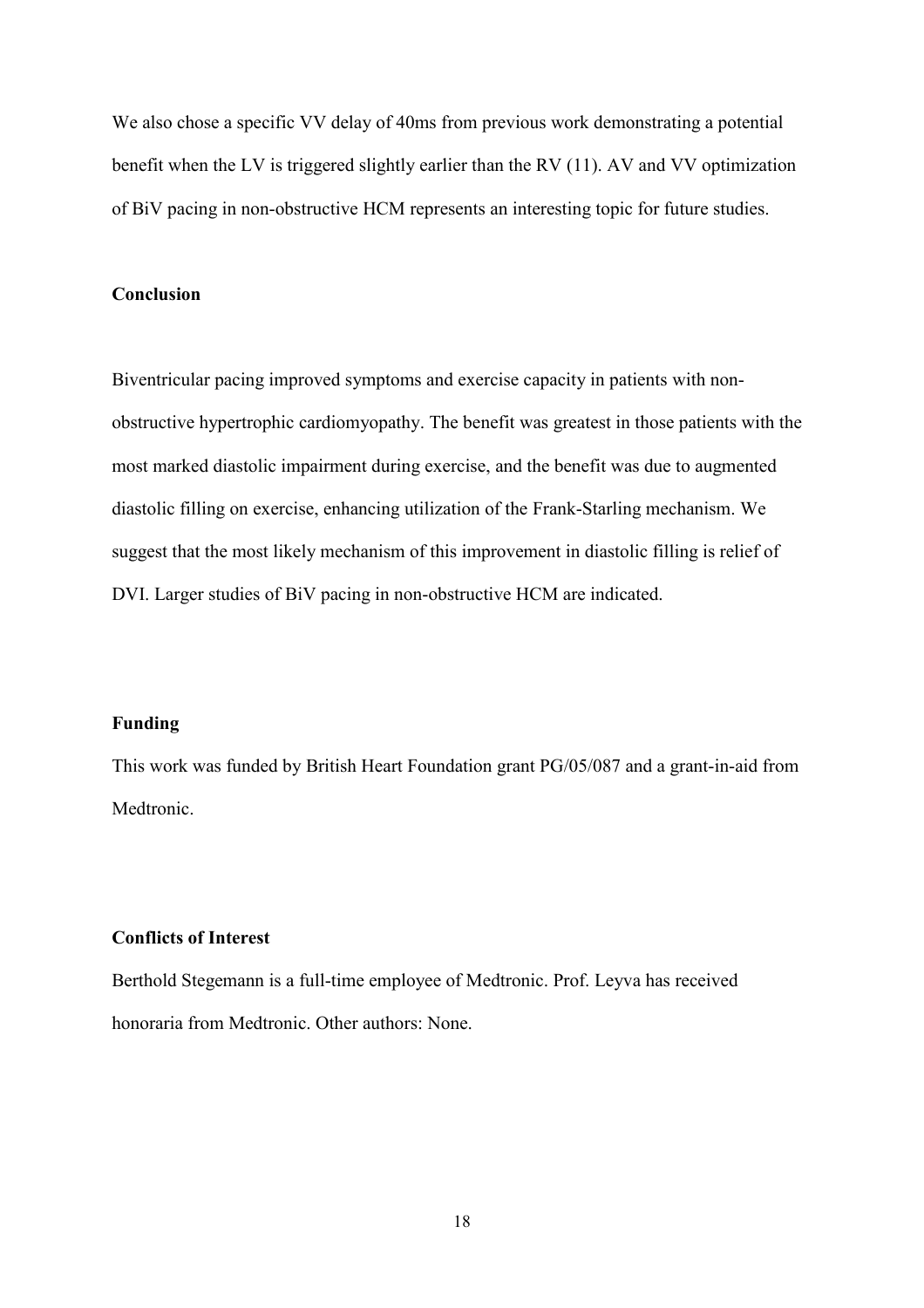#### **References:**

1. Maron BJ, Gardin JM, Flack JM, Gidding SS, Kurosaki TT, Bild DE. Prevalence of hypertrophic cardiomyopathy in a general population of young adults. Echocardiographic analysis of 4111 subjects in the CARDIA Study. Coronary Artery Risk Development in (Young) Adults. *Circulation* 1995;**92**(4):785-9.

2. Maron BJ. Hypertrophic cardiomyopathy. *Lancet* 1997;**350**(9071):127-33.

3. Maron BJ, Spirito P, Green KJ, Wesley YE, Bonow RO, Arce J. Noninvasive assessment of left ventricular diastolic function by pulsed Doppler echocardiography in patients with hypertrophic cardiomyopathy. *J Am Coll Cardiol* 1987;**10**(4):733-42.

4. Lele SS, Thomson HL, Seo H, Belenkie I, McKenna WJ, Frenneaux MP. Exercise capacity in hypertrophic cardiomyopathy. Role of stroke volume limitation, heart rate, and diastolic filling characteristics. *Circulation* 1995;**92**(10):2886-94.

5. Fauchier L, Marie O, Casset-Senon D, Babuty D, Cosnay P, Fauchier JP. Interventricular and intraventricular dyssynchrony in idiopathic dilated cardiomyopathy: a prognostic study with fourier phase analysis of radionuclide angioscintigraphy. *J Am Coll Cardiol* 2002;**40**(11):2022-30.

6. Gersh BJ, Maron BJ, Bonow RO, Dearani JA, Fifer MA, Link MS, Naidu SS, Nishimura RA, Ommen SR, Rakowski H, Seidman CE, Towbin JA, Udelson JE, Yancy CW. 2011 ACCF/AHA guideline for the diagnosis and treatment of hypertrophic cardiomyopathy: executive summary: a report of the American College of Cardiology Foundation/American Heart Association Task Force on Practice Guidelines. *Circulation* 2011;**124**(24):2761-96.

7. Zareba W, Klein H, Cygankiewicz I, Hall WJ, McNitt S, Brown M, Cannom D, Daubert JP, Eldar M, Gold MR, Goldberger JJ, Goldenberg I, Lichstein E, Pitschner H, Rashtian M, Solomon S, Viskin S, Wang P, Moss AJ, Investigators M-C. Effectiveness of Cardiac Resynchronization Therapy by QRS Morphology in the Multicenter Automatic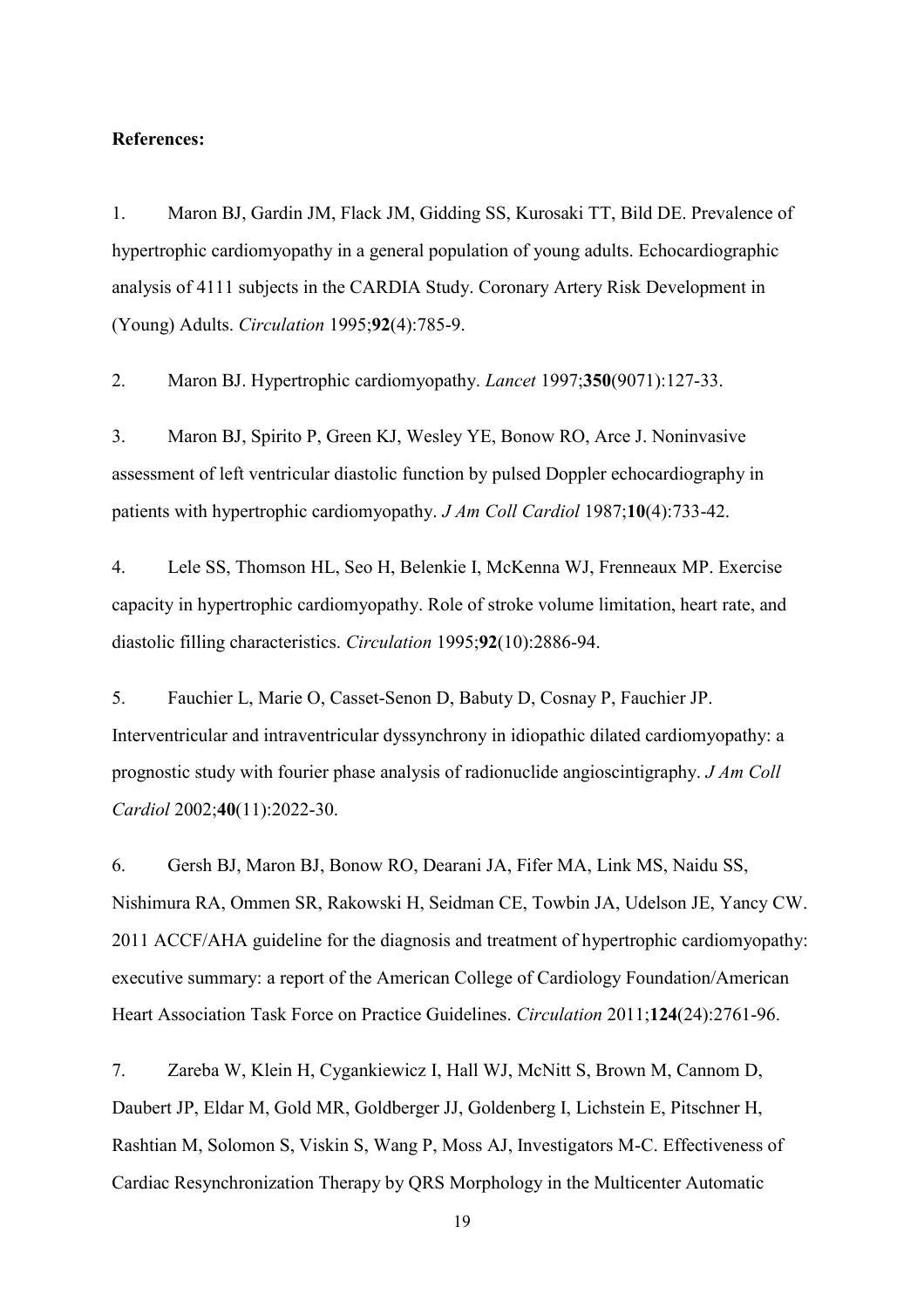Defibrillator Implantation Trial-Cardiac Resynchronization Therapy (MADIT-CRT). *Circulation* 2011;**123**(10):1061-72.

8. Yu CM, Chau E, Sanderson JE, Fan K, Tang MO, Fung WH, Lin H, Kong SL, Lam YM, Hill MR, Lau CP. Tissue Doppler echocardiographic evidence of reverse remodeling and improved synchronicity by simultaneously delaying regional contraction after biventricular pacing therapy in heart failure. *Circulation* 2002;**105**(4):438-45.

9. Bax JJ, Bleeker GB, Marwick TH, Molhoek SG, Boersma E, Steendijk P, van der Wall EE, Schalij MJ. Left ventricular dyssynchrony predicts response and prognosis after cardiac resynchronization therapy. *J Am Coll Cardiol* 2004;**44**(9):1834-40.

10. Gorcsan J, 3rd, Tanabe M, Bleeker GB, Suffoletto MS, Thomas NC, Saba S, Tops LF, Schalij MJ, Bax JJ. Combined longitudinal and radial dyssynchrony predicts ventricular response after resynchronization therapy. *J Am Coll Cardiol* 2007;**50**(15):1476-83.

11. Bleasdale RA, Turner MS, Mumford CE, Steendijk P, Paul V, Tyberg JV, Morris-Thurgood JA, Frenneaux MP. Left ventricular pacing minimizes diastolic ventricular interaction, allowing improved preload-dependent systolic performance. *Circulation* 2004;**110**(16):2395-400.

12. Choi HS, Vito RP. Two-dimensional stress-strain relationship for canine pericardium. *J Biomech Eng* 1990;**112**(2):153-9.

13. Shivakumar PN, Man CS, Rabkin SW. Modelling of the heart and pericardium at enddiastole. *J Biomech* 1989;**22**(3):201-9.

14. Atherton JJ, Moore TD, Lele SS, Thomson HL, Galbraith AJ, Belenkie I, Tyberg JV, Frenneaux MP. Diastolic ventricular interaction in chronic heart failure. *Lancet* 1997;**349**(9067):1720-4.

15. Losse B, Kuhn H, Loogen F, Schulte HD. Exercise performance in hypertrophic cardiomyopathies. *Eur Heart J* 1983;**4 Suppl F**:197-208.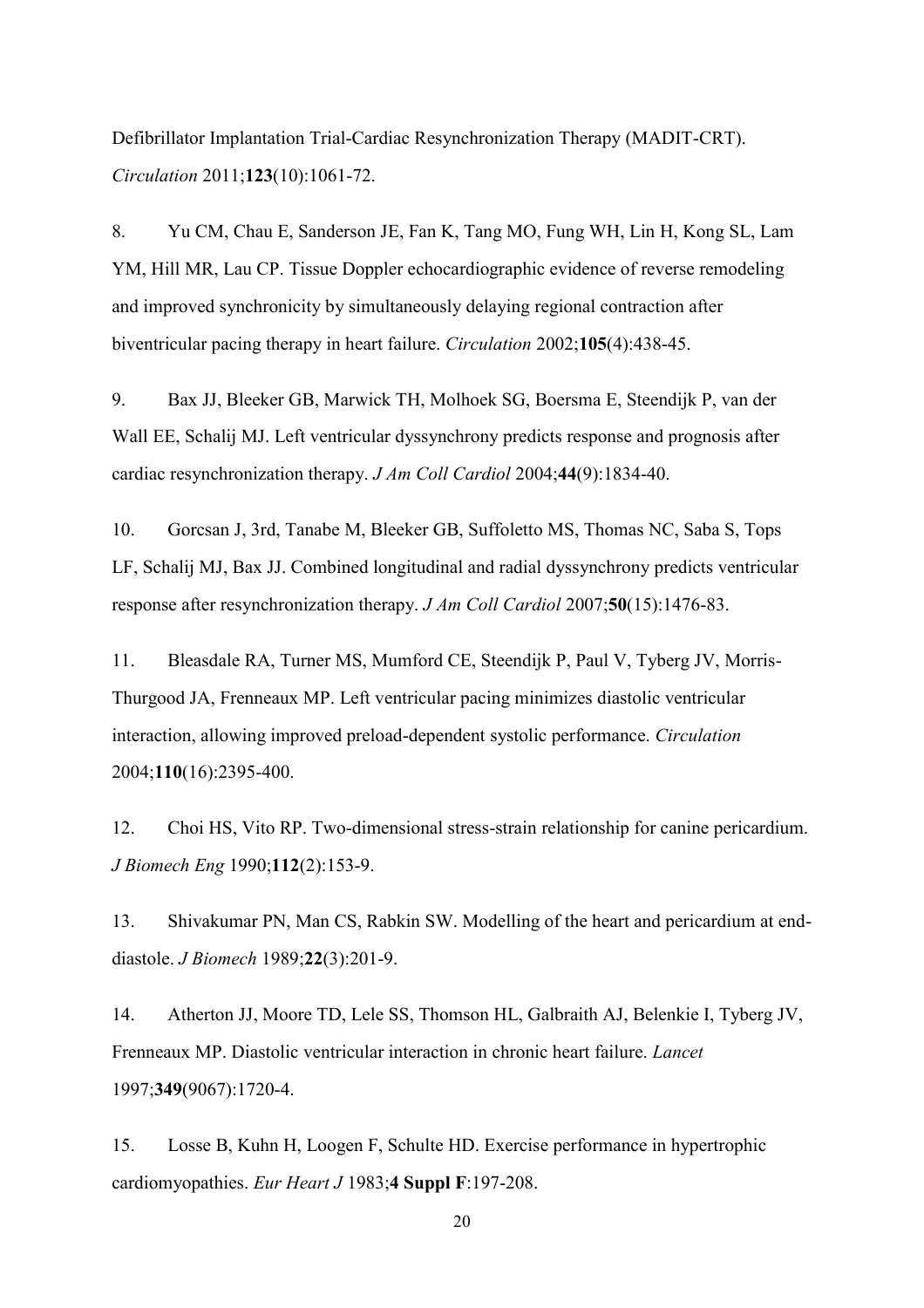16. Daubert JC, Leclercq C, Mabo P. [Heart re-synchronization with biventricular stimulation: new treatment for refractory heart failure]. *Bull Acad Natl Med* 2002;**186**(1):45- 55; discussion 6-7.

17. Linde C, Braunschweig F, Gadler F, Bailleul C, Daubert JC. Long-term improvements in quality of life by biventricular pacing in patients with chronic heart failure: results from the Multisite Stimulation in Cardiomyopathy study (MUSTIC). *Am J Cardiol* 2003;**91**(9):1090-5.

18. John Sutton MG, Plappert T, Abraham WT, Smith AL, Delurgio DB, Leon AR, Loh E, Kocovic DZ, Fisher WG, Ellestad M, Messenger J, Kruger K, Hilpisch KE, Hill MR. Effect of cardiac resynchronization therapy on left ventricular size and function in chronic heart failure. *Circulation* 2003;**107**(15):1985-90.

19. Callahan RJ, Froelich JW, McKusick KA, Leppo J, Strauss HW. A modified method for the in vivo labeling of red blood cells with Tc-99m: concise communication. *J Nucl Med* 1982;**23**(4):315-8.

20. Thaman R, Elliott PM, Shah JS, Mist B, Williams L, Murphy RT, McKenna WJ, Frenneaux MP. Reversal of inappropriate peripheral vascular responses in hypertrophic cardiomyopathy. *J Am Coll Cardiol* 2005;**46**(5):883-92.

21. Moore TD, Frenneaux MP, Sas R, Atherton JJ, Morris-Thurgood JA, Smith ER, Tyberg JV, Belenkie I. Ventricular interaction and external constraint account for decreased stroke work during volume loading in CHF. *Am J Physiol Heart Circ Physiol* 2001;**281**(6):H2385-91.

22. Massardo T, Gal RA, Grenier RP, Schmidt DH, Port SC. Left ventricular volume calculation using a count-based ratio method applied to multigated radionuclide angiography. *J Nucl Med* 1990;**31**(4):450-6.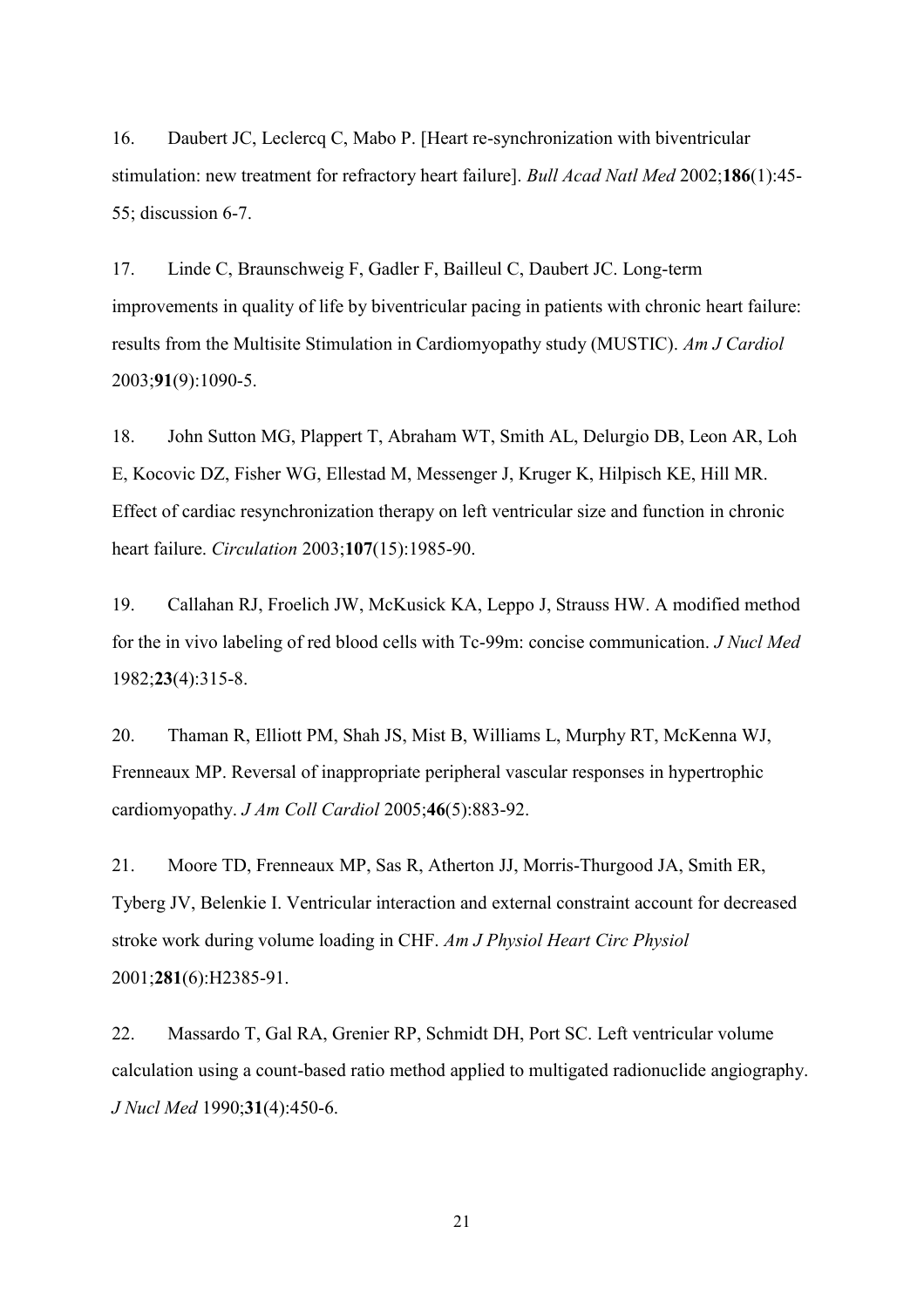23. Najjar SS, Schulman SP, Gerstenblith G, Fleg JL, Kass DA, O'Connor F, Becker LC, Lakatta EG. Age and gender affect ventricular-vascular coupling during aerobic exercise. *J Am Coll Cardiol* 2004;**44**(3):611-7.

24. Bruce RA, McDonough JR. Stress testing in screening for cardiovascular disease. *Bull N Y Acad Med* 1969;**45**(12):1288-305.

25. Davies NJ, Denison DM. The measurement of metabolic gas exchange and minute volume by mass spectrometry alone. *Respir Physiol* 1979;**36**(2):261-7.

26. TS R, SH K, JN C. Patients' self-assessment of their congestive heart failure: content, reliability, and validity of a new measure, the Minnesota Living with Heart Failure Questionnaire. *Heart Failure* 1987;**3**:198-209.

27. Lang RM, Bierig M, Devereux RB, Flachskampf FA, Foster E, Pellikka PA, Picard MH, Roman MJ, Seward J, Shanewise J, Solomon S, Spencer KT, St John Sutton M, Stewart W. Recommendations for chamber quantification. *Eur J Echocardiogr* 2006;**7**(2):79-108.

28. Yu CM, Fung WH, Lin H, Zhang Q, Sanderson JE, Lau CP. Predictors of left ventricular reverse remodeling after cardiac resynchronization therapy for heart failure secondary to idiopathic dilated or ischemic cardiomyopathy. *Am J Cardiol* 2003;**91**(6):684-8.

29. Delgado V, Ypenburg C, van Bommel RJ, Tops LF, Mollema SA, Marsan NA, Bleeker GB, Schalij MJ, Bax JJ. Assessment of left ventricular dyssynchrony by speckle tracking strain imaging comparison between longitudinal, circumferential, and radial strain in cardiac resynchronization therapy. *J Am Coll Cardiol* 2008;**51**(20):1944-52.

30. Cho GY, Song JK, Park WJ, Han SW, Choi SH, Doo YC, Oh DJ, Lee Y. Mechanical dyssynchrony assessed by tissue Doppler imaging is a powerful predictor of mortality in congestive heart failure with normal QRS duration. *J Am Coll Cardiol* 2005;**46**(12):2237-43.

31. Higgins SL, Hummel JD, Niazi IK, Giudici MC, Worley SJ, Saxon LA, Boehmer JP, Higginbotham MB, De Marco T, Foster E, Yong PG. Cardiac resynchronization therapy for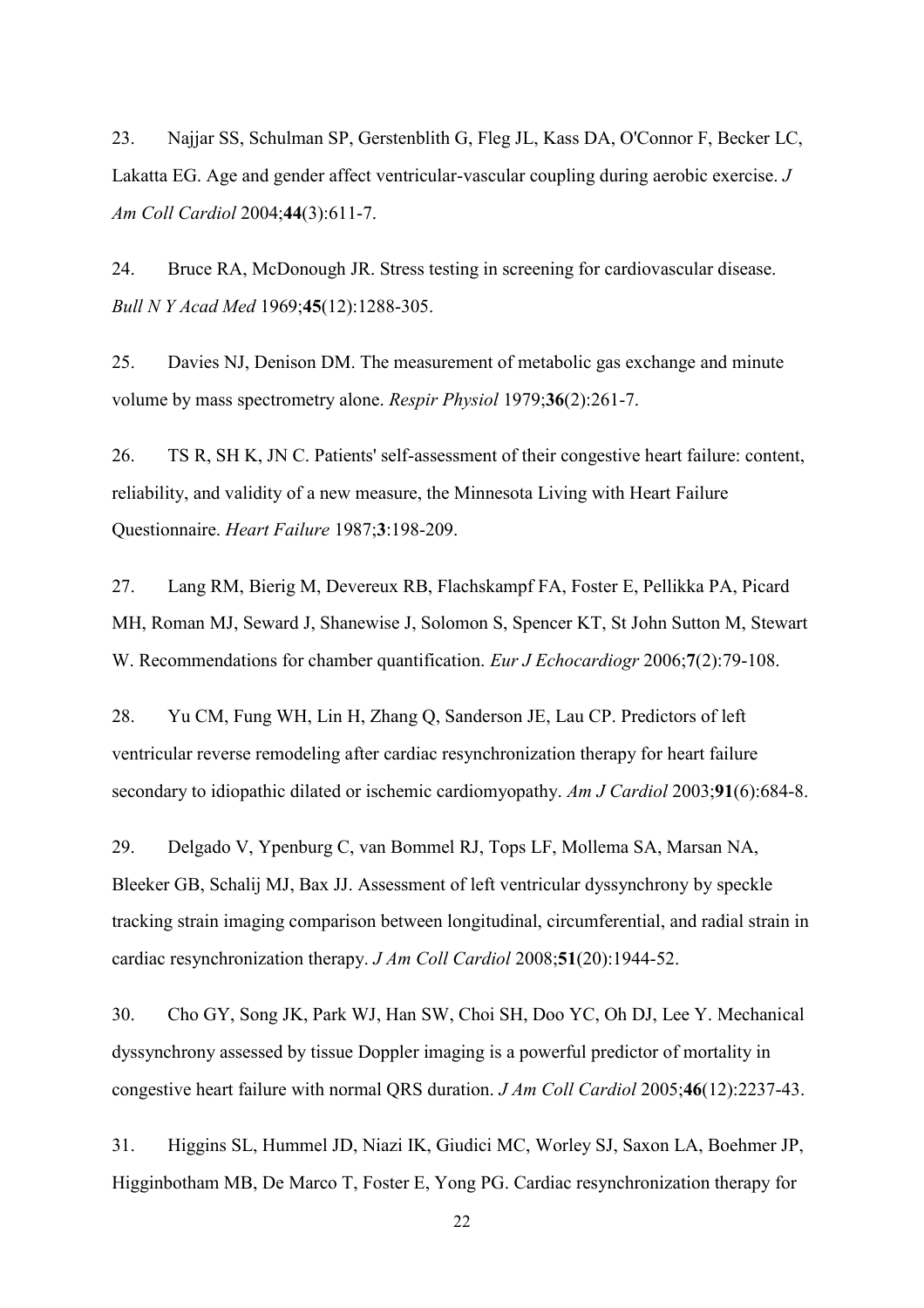the treatment of heart failure in patients with intraventricular conduction delay and malignant ventricular tachyarrhythmias. *J Am Coll Cardiol* 2003;**42**(8):1454-9.

32. Cleland JG, Daubert JC, Erdmann E, Freemantle N, Gras D, Kappenberger L, Tavazzi L, Cardiac Resynchronization-Heart Failure Study I. The effect of cardiac resynchronization on morbidity and mortality in heart failure. *N Engl J Med* 2005;**352**(15):1539-49.

33. Poliner LR, Dehmer GJ, Lewis SE, Parkey RW, Blomqvist CG, Willerson JT. Left ventricular performance in normal subjects: a comparison of the responses to exercise in the upright and supine positions. *Circulation* 1980;**62**(3):528-34.

34. Nonogi H, Hess OM, Ritter M, Krayenbuehl HP. Diastolic properties of the normal left ventricle during supine exercise. *Br Heart J* 1988;**60**(1):30-8.

35. Abozguia K, Elliott P, McKenna W, Phan TT, Nallur-Shivu G, Ahmed I, Maher AR, Kaur K, Taylor J, Henning A, Ashrafian H, Watkins H, Frenneaux M. Metabolic modulator perhexiline corrects energy deficiency and improves exercise capacity in symptomatic hypertrophic cardiomyopathy. *Circulation* 2010;**122**(16):1562-9.

36. Betocchi S, Hess OM, Losi MA, Nonogi H, Krayenbuehl HP. Regional left ventricular mechanics in hypertrophic cardiomyopathy. *Circulation* 1993;**88**(5 Pt 1):2206-14.

37. Applegate RJ, Johnston WE, Vinten-Johansen J, Klopfenstein HS, Little WC. Restraining effect of intact pericardium during acute volume loading. *Am J Physiol* 1992;**262**(6 Pt 2):H1725-33.

38. Parasuraman SK, Loudon BL, Lowery C, Cameron D, Singh S, Schwarz K, Gollop ND, Rudd A, McKiddie F, Phillips JJ, Prasad SK, Wilson AM, Sen-Chowdhry S, Clark A, Vassiliou VS, Dawson DK, Frenneaux MP. Diastolic Ventricular Interaction in Heart Failure With Preserved Ejection Fraction. *J Am Heart Assoc* 2019;**8**(7):e010114.

39. Ruschitzka F, Abraham WT, Singh JP, Bax JJ, Borer JS, Brugada J, Dickstein K, Ford I, Gorcsan J, 3rd, Gras D, Krum H, Sogaard P, Holzmeister J, Echo CRTSG. Cardiac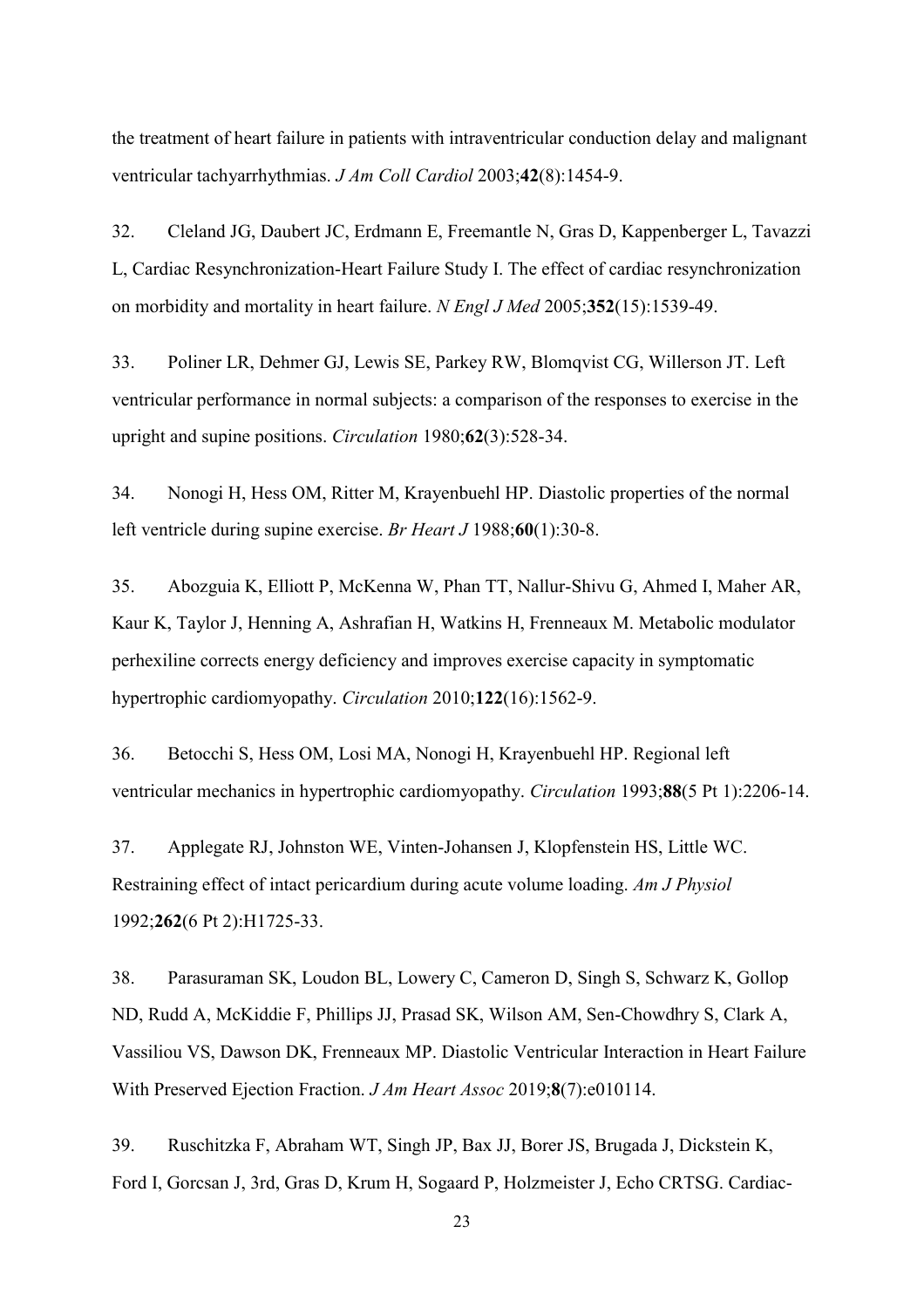resynchronization therapy in heart failure with a narrow QRS complex. *N Engl J Med* 2013;**369**(15):1395-405.

40. Elliott PM, Anastasakis A, Borger MA, Borggrefe M, Cecchi F, Charron P, Hagege AA, Lafont A, Limongelli G, Mahrholdt H, McKenna WJ, Mogensen J, Nihoyannopoulos P, Nistri S, Pieper PG, Pieske B, Rapezzi C, Rutten FH, Tillmanns C, Watkins H. 2014 ESC Guidelines on diagnosis and management of hypertrophic cardiomyopathy: the Task Force for the Diagnosis and Management of Hypertrophic Cardiomyopathy of the European Society of Cardiology (ESC). *Eur Heart J* 2014;**35**(39):2733-79.

41. Higginbotham MB, Morris KG, Williams RS, McHale PA, Coleman RE, Cobb FR. Regulation of stroke volume during submaximal and maximal upright exercise in normal man. *Circ Res* 1986;**58**(2):281-91.

42. Barold SS, Ilercil A, Herweg B. Echocardiographic optimization of the atrioventricular and interventricular intervals during cardiac resynchronization. *Europace* 2008;**10 Suppl 3**:iii88-95.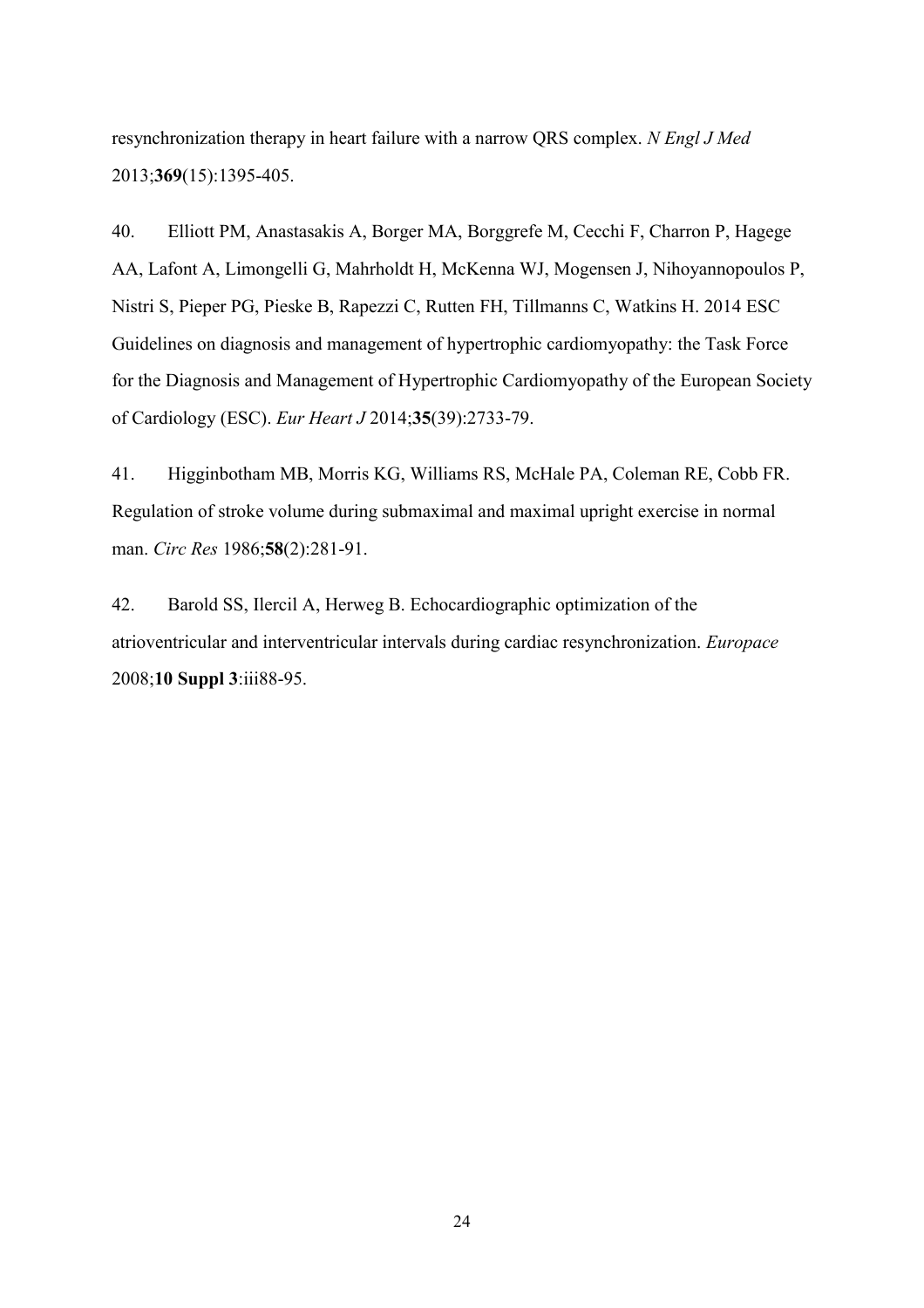#### **Figure Legends**

# **Figure 1: Relief of diastolic ventricular interaction during exercise with biventricular pacing in patients with non-obstructive HCM**

In patients with symptomatic non-obstructive HCM who failed to increase LV end diastolic volume on exercise (–LVEDV), BiV pacing corrected the LVEDV response and improved stroke volume augmentation via the Frank-Starling mechanism, likely through relief of DVI. BiV, Biventricular pacing; DVI, Diastolic Ventricular Interaction; HCM, Hypertrophic Cardiomyopathy; LVEDV, Left Ventricular End Diastolic Volume.

## **Figure 2: Study Protocol**

Following pacemaker implantation, patients were invited to attend the acute study visit, which involved radionuclide ventriculography with applied lower body negative pressures of 0mmHg (LBNP0) and 30mmHg (LBNP30) in the first pacing mode setting (VVI 30 or BiV). This was then repeated in the second pacing mode setting. The entire protocol was then repeated at rest and on submaximal exercise to complete the acute study. Patients were then randomized into the subsequent chronic study, following a baseline transthoracic echocardiogram. BiV, Biventricular pacing; CPEX, cardiopulmonary exercise test; TTE, transthoracic echocardiogram; QOL, quality of life questionnaire.

# **Figure 3: Change in LVEDV during Exercise with Sham and BiV Pacing in Acute Exercise Studies**

**A:** Patients were divided into groups based on whether LVEDV increased (+LVEDV, n=14;  $+20.2 \pm 3.8$  %) or fell (-LVEDV, n=15; -22.3  $\pm$  4.3 %) during acute exercise testing with sham pacing (VVI 30). BiV pacing normalized the LVEDV response on exercise in –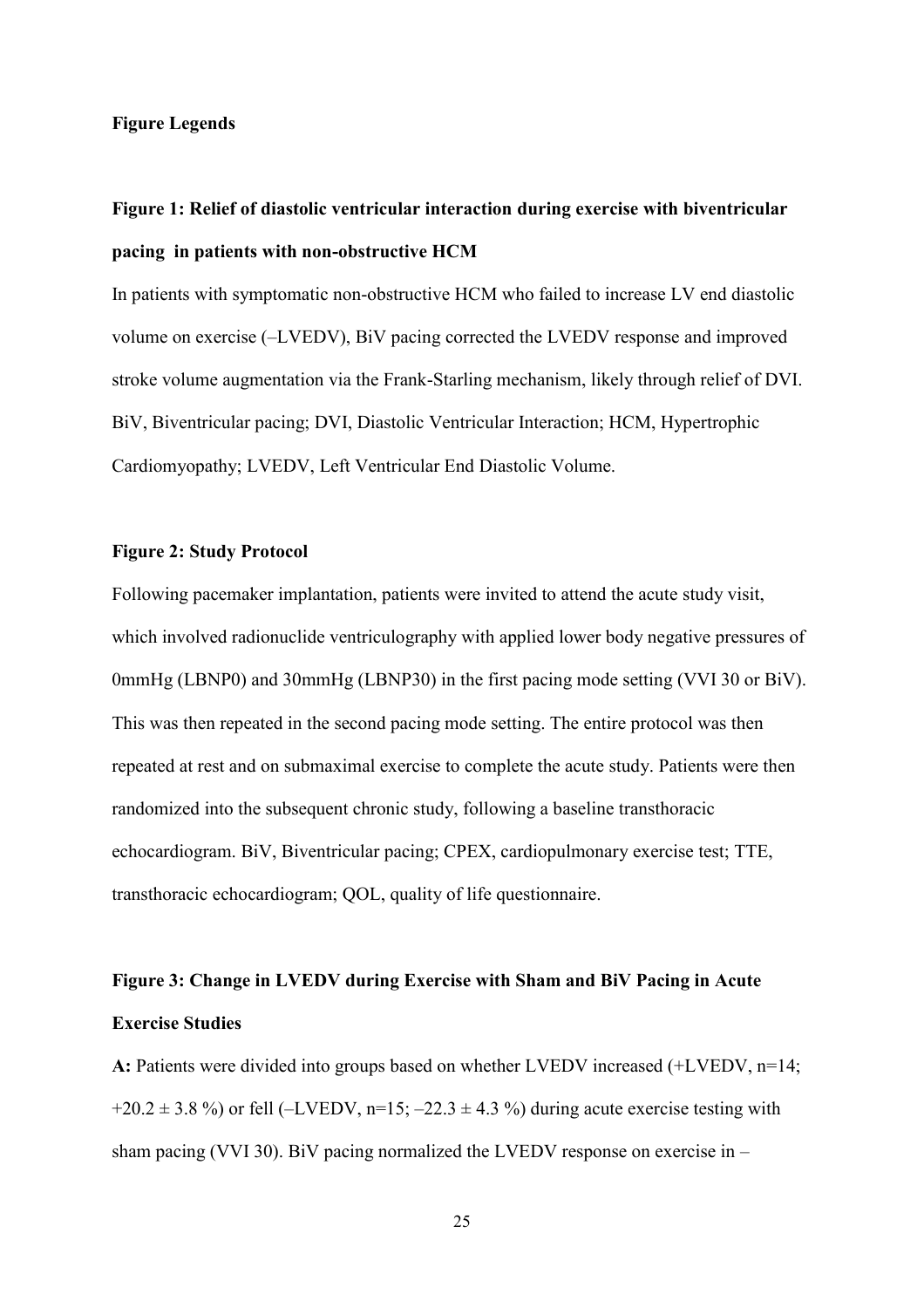LVEDV patients (p=0.004), with no effect seen in +LVEDV patients (p=0.43). **B:** There was a negative correlation in the whole patient group suggesting a relationship between ΔLVEDV% with sham pacing during acute exercise, and the effect of BiV pacing on the LV diastolic volume response to exercise ( $r=-0.77$ ,  $p<0.001$ ). BiV, Biventricular Pacing; LVEDV, Left Ventricular End Diastolic Volume; VVI 30, ventricular pacing and sensing at 30 bpm (sham).

# **Figure 4: Change in Peak VO<sup>2</sup> during 4 months of BiV vs. 4 months of Sham Pacing by Patient Group**

Compared to sham, BiV pacing increased peak  $VO_2$  in -LVEDV patients by 1.4 ml.kg<sup>-1</sup>.min<sup>-1</sup>  $(16.2\pm0.9 \text{ ml} \cdot \text{kg}^{-1} \cdot \text{min}^{-1} \text{ vs. } 17.6 \pm 1.2 \text{ ml} \cdot \text{kg}^{-1} \cdot \text{min}^{-1})$  and this was statistically significant ( $p=0.03$ ). A small increase was seen in +LVEDV patients (19.9 $\pm$ 1.1 ml.kg<sup>-1</sup>.min<sup>-1</sup> vs.  $20.8 \pm 1.5$  ml.kg<sup>-1</sup>.min<sup>-1</sup>), but this was not statistically significant (p=0.13). BiV, biventricular pacing; LVEDV, Left Ventricular End Diastolic Volume; VO<sub>2</sub>, oxygen consumption.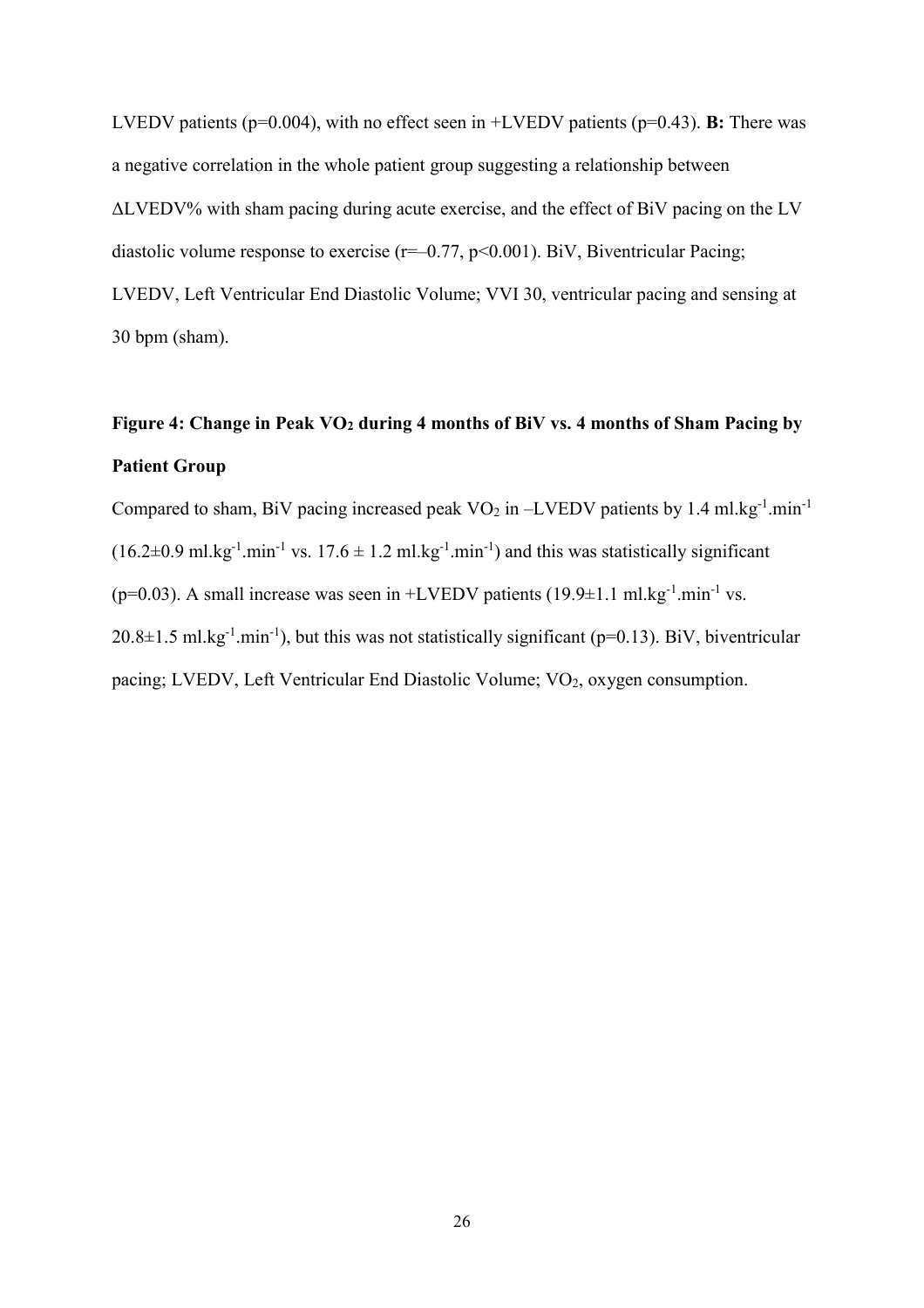|                                    | +LVEDV            | $-LVEDV$          | $p$ value |
|------------------------------------|-------------------|-------------------|-----------|
| Number (Male)                      | 14(11)            | 15(9)             | 0.18      |
| Age (years)                        | $54 \pm 2.6$      | $55 \pm 3.3$      | 0.96      |
| Resting Heart Rate (bpm)           | $63 \pm 2.6$      | $59 \pm 2.1$      | 0.29      |
| Resting Systolic BP (mmHg)         | $128 \pm 4.2$     | $131 \pm 5.5$     | 0.63      |
| Resting Diastolic BP (mmHg)        | $79 \pm 1.9$      | $75 \pm 2.7$      | 0.21      |
| Minnesota LWHF Questionnaire Score | $49 \pm 5.5$      | $48 \pm 6.8$      | 0.91      |
| QRS duration (ms)                  | $108 \pm 7.0$     | $90 \pm 3.1$      | $0.02*$   |
| Echocardiography                   |                   |                   |           |
| Mean Wall Thickness (mm)           | $17.7 \pm 1.4$    | $19.8 \pm 1.1$    | 0.28      |
| LA Volume Index $(ml/m2)$          | $33.0 \pm 2.8$    | $37.6 \pm 2.4$    | 0.23      |
| LV Ejection Fraction $(\%)$        | $60.6 \pm 1.8$    | $62.6 \pm 1.6$    | 0.82      |
| Mitral E velocity $(m/s)$          | $0.71 \pm 0.02$   | $0.75 \pm 0.06$   | 0.63      |
| Mitral A velocity $(m/s)$          | $0.80 \pm 0.03$   | $0.63 \pm 0.07$   | 0.07      |
| Mitral E/A ratio                   | $0.9 \pm 0.1$     | $1.4 \pm 0.2$     | $0.03*$   |
| TDI S velocity (m/s) (antlat)      | $0.05 \pm 0.005$  | $0.05 \pm 0.006$  | 0.85      |
| TDI E' velocity (m/s) (antlat)     | $0.05\pm0.005$    | $0.05\pm0.006$    | 0.87      |
| TDI A' velocity $(m/s)$ (antlat)   | $0.05 \pm 0.007$  | $0.04 \pm 0.005$  | 0.55      |
| $E/E'$ (antlat)                    | $15.7 \pm 3.2$    | $15.2 \pm 2.1$    | 0.89      |
| SD <sub>t6s</sub> (s)              | $0.07 \pm 0.012$  | $0.05 \pm 0.008$  | 0.55      |
| Yu index by TDI (s)                | $0.07 \pm 0.01$   | $0.07 \pm 0.01$   | 1.00      |
| $Te-SD(s)$                         | $0.054 \pm 0.011$ | $0.044 \pm 0.005$ | 0.95      |
| <b>Medications (%)</b>             |                   |                   |           |
| Beta-blocker                       | 7(50)             | 8(53)             | 0.80      |

*Table 1: Baseline Data*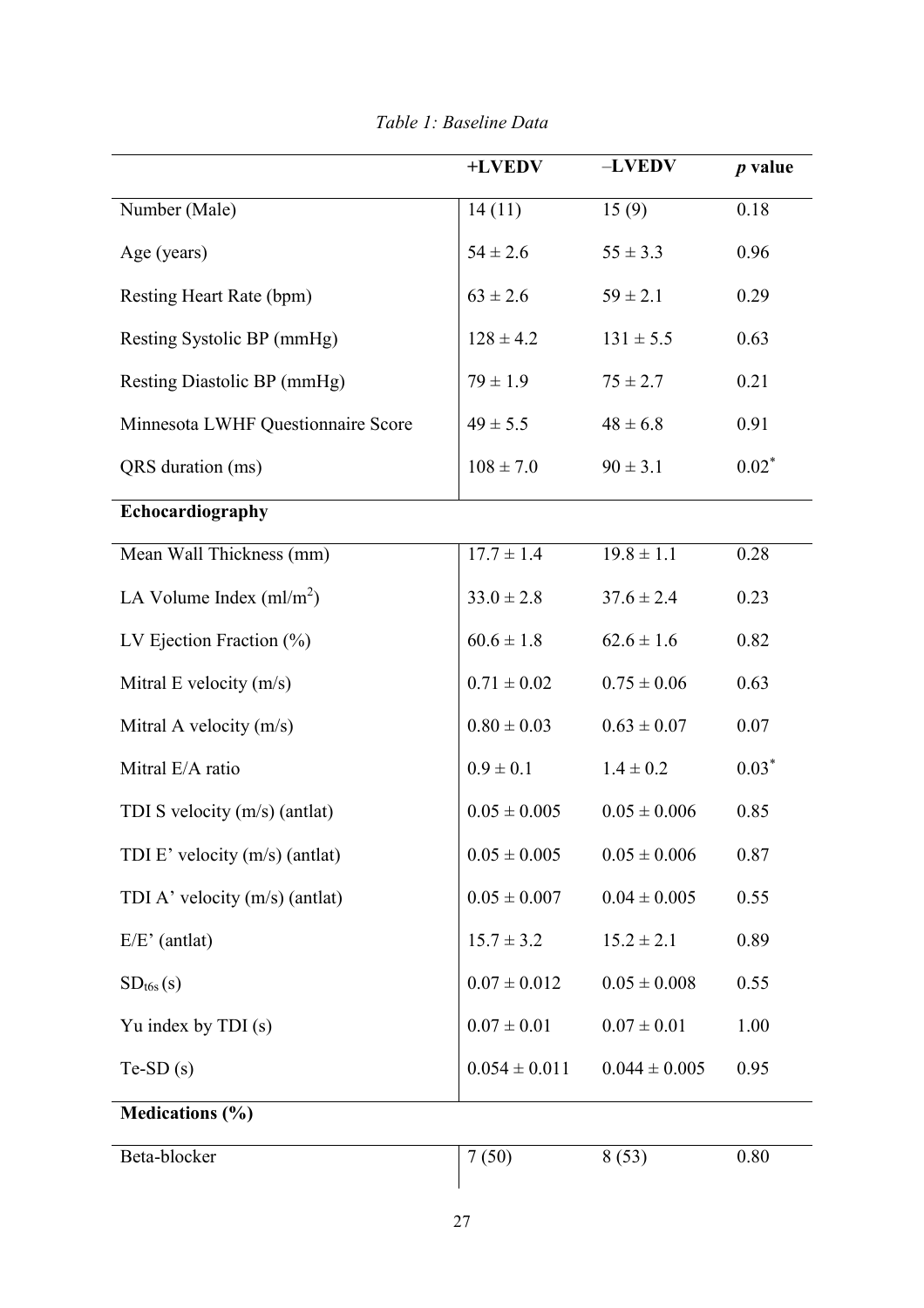| ACE inhibitor           | 4(29) | 3(20) | 0.43     |
|-------------------------|-------|-------|----------|
| Calcium Channel Blocker | 6(43) | 9(60) | 0.21     |
| Diuretic                | 5(36) | 1(7)  | $0.001*$ |
| Warfarin                | 0(0)  | 3(20) | 0.08     |

Values are mean  $\pm$  SEM.  $^*$   $p$  < 0.05. Baseline data did not vary significantly between patients. A, late diastolic atrial filling wave; A', late diastolic mitral annular tissue velocity in atrial filling; BP, blood pressure; E, early diastolic mitral inflow wave; E', early diastolic mitral annular tissue velocity; LA, left atrium; LVEDV, left ventricular end diastolic volume; LWHF, living with heart failure; TDI, tissue Doppler imaging.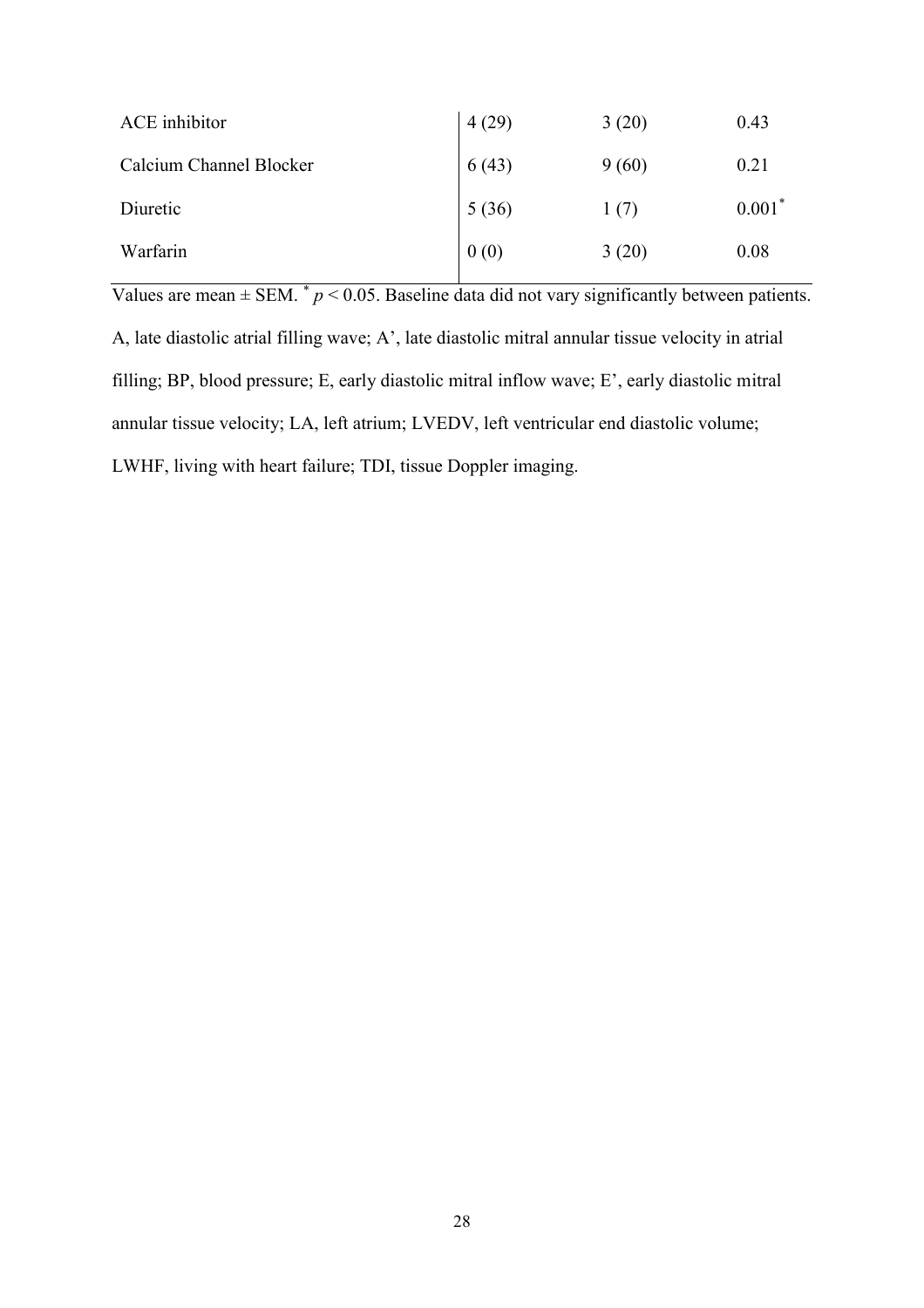| <b>Test Variable</b>       | Sham            | BiV             | $p$ value |  |
|----------------------------|-----------------|-----------------|-----------|--|
| $Rest(n=29)$               |                 |                 |           |  |
| $+LVEDV$ Patients (n=14)   |                 |                 |           |  |
| EF(%)                      | $74 \pm 3.0$    | $76 \pm 2.4$    | 0.58      |  |
| Heart rate (bpm)           | $59 \pm 2.1$    | $64 \pm 2.7$    | 0.19      |  |
| System(s)                  | $0.37 \pm 0.02$ | $0.32 \pm 0.02$ | 0.13      |  |
| Diastole $_{dur}$ (s)      | $0.57 \pm 0.05$ | $0.59 \pm 0.04$ | 0.81      |  |
| Final $2/3$ filling $(\%)$ | $51 \pm 4.4$    | $66 \pm 3.5$    | $0.01*$   |  |
| $E_{LV}$ (mmHg/ml)         | $2.96 \pm 0.5$  | $2.59 \pm 0.4$  | 0.57      |  |
| $-LVEDV$ Patients (n=15)   |                 |                 |           |  |
| EF(%)                      | $71 \pm 3.4$    | $72 \pm 2.5$    | 0.87      |  |
| Heart rate (bpm)           | $63 \pm 2.6$    | $67 \pm 3.6$    | 0.29      |  |
| Systoledur (s)             | $0.38 \pm 0.03$ | $0.34 \pm 0.02$ | 0.14      |  |
| Diastole $_{dur}$ (s)      | $0.61 \pm 0.05$ | $0.56 \pm 0.06$ | 0.19      |  |
| Final $2/3$ filling $(\%)$ | $52 \pm 4.4$    | $69 \pm 4.9$    | $0.02^*$  |  |
| $E_{LV}$ (mmHg/ml)         | $2.44 \pm 0.3$  | $2.84 \pm 0.4$  | 0.43      |  |
| Exercise $(n=29)$          |                 |                 |           |  |
| +LVEDV Patients $(n=14)$   |                 |                 |           |  |
| EF $(\% )$                 | $76 \pm 3.6$    | $75 \pm 3.4$    | 0.85      |  |
| Heart rate (bpm)           | $87 \pm 4.6$    | $87 \pm 4.6$    | 0.98      |  |
| System(s)                  | $0.32 \pm 0.01$ | $0.26 \pm 0.02$ | $0.05*$   |  |
| Diastole $_{dur}$ (s)      | $0.35 \pm 0.04$ | $0.38 \pm 0.04$ | 0.47      |  |
| Final $2/3$ filling $(\%)$ | $66 \pm 3.7$    | $76 \pm 3.0$    | $0.04*$   |  |
| $E_{LV}$ (mmHg/ml)         | $3.15 \pm 0.5$  | $3.10 \pm 0.5$  | 0.93      |  |
|                            |                 |                 |           |  |

## *Table 2: Acute Semi-Supine Exercise Data*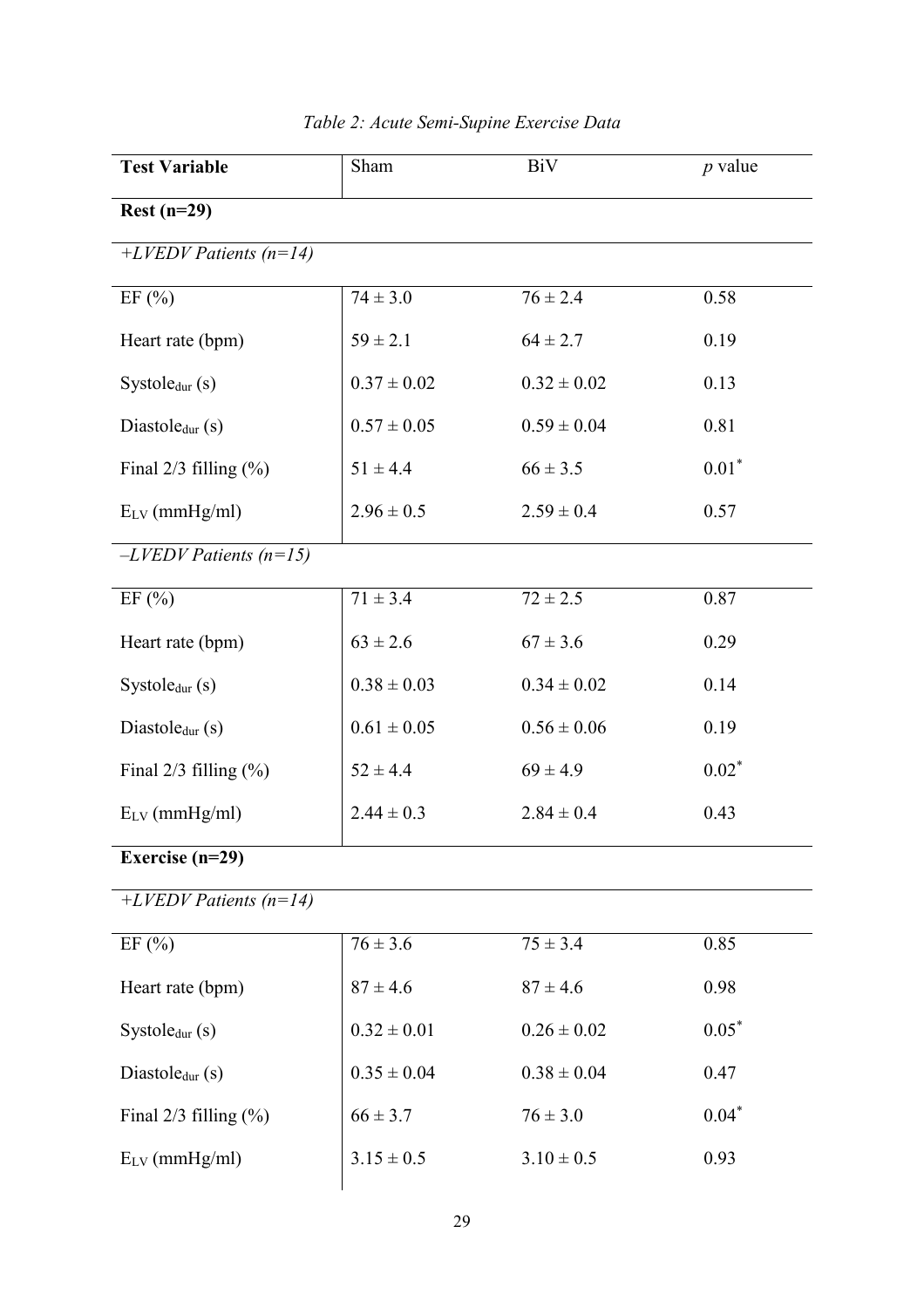*–LVEDV Patients (n=15)* 

| EF(%)                      | $71 \pm 3.1$    | $73 \pm 2.7$    | 0.66     |
|----------------------------|-----------------|-----------------|----------|
| Heart rate (bpm)           | $91 \pm 3.9$    | $93 \pm 4.5$    | 0.69     |
| System(s)                  | $0.33 \pm 0.01$ | $0.27 \pm 0.01$ | $0.02*$  |
| Diastole $_{dur}$ (s)      | $0.34 \pm 0.02$ | $0.44 \pm 0.03$ | $0.002*$ |
| Final $2/3$ filling $(\%)$ | $62 \pm 4.3$    | $80 \pm 3.2$    | $0.003*$ |
| $E_{LV}$ (mmHg/ml)         | $3.62 \pm 0.5$  | $3.54 \pm 0.5$  | 0.91     |
|                            |                 |                 |          |

Values are mean  $\pm$  SEM.  $^*$   $p$  < 0.05. Compared to VVI 30 mode, acute BiV pacing

significantly increased the duration of diastole and increased the contribution of the final 2/3 of diastole to filling on exercise. BiV, biventricular pacing; Diastoledur, duration of diastole; EF, ejection fraction; E<sub>LV</sub>, left ventricular end systolic elastance; Systole<sub>dur</sub>, duration of systole; VVI 30, ventricular pacing and sensing at 30bpm (sham pacing).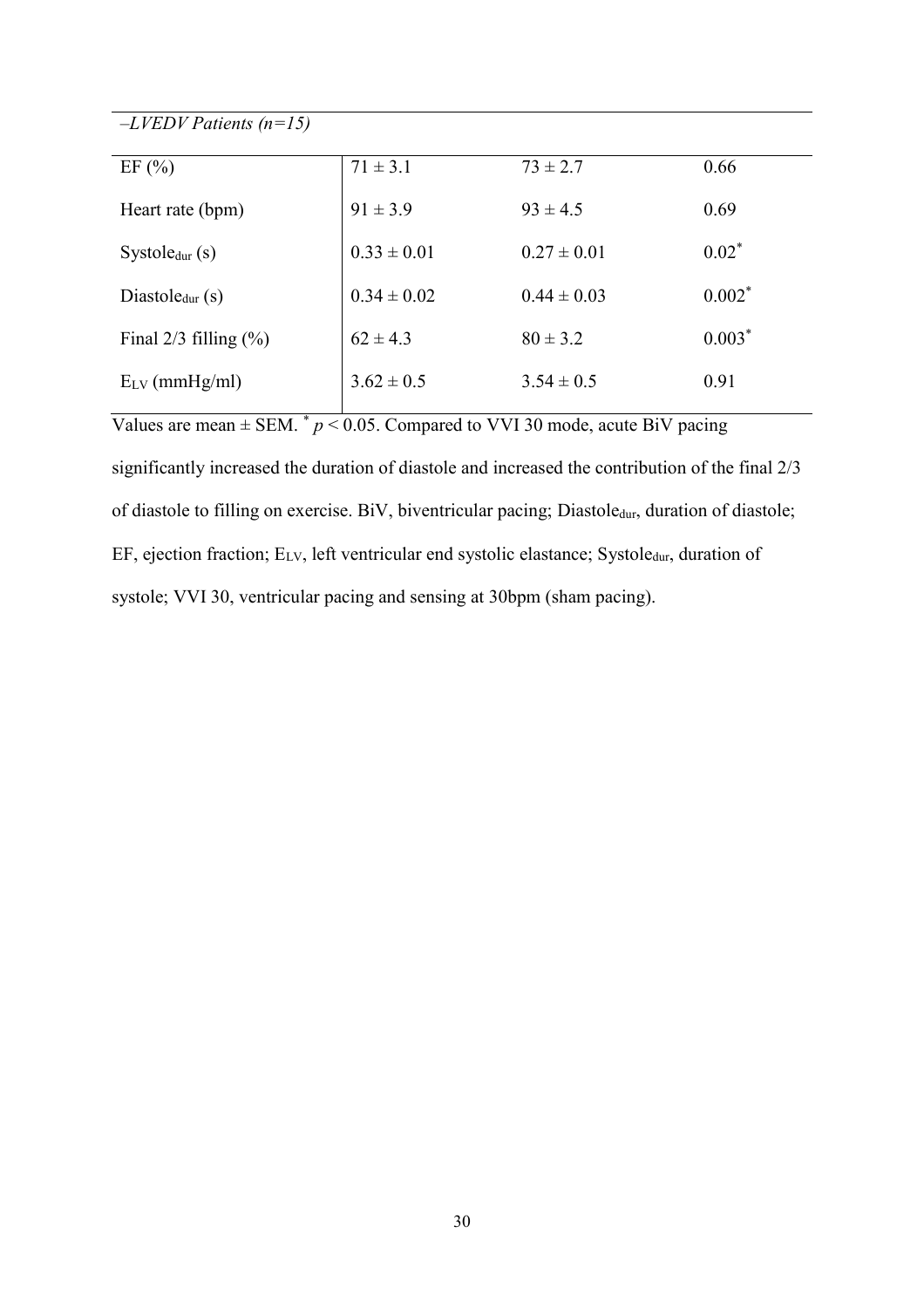| <b>Test Variable</b>                                 | Sham            | <b>BiV</b>      | $p$ value |
|------------------------------------------------------|-----------------|-----------------|-----------|
| <b>Quality of Life</b>                               |                 |                 |           |
| $+LVEDV$ Patients (n=14)                             |                 |                 |           |
| Minnesota LWHF Questionnaire Score                   | $45 \pm 6.2$    | $38 \pm 5.5$    | 0.05      |
| $-LVEDV$ Patients (n=15)                             |                 |                 |           |
| Minnesota LWHF Questionnaire Score                   | $50 \pm 5.0$    | $35 \pm 5.9$    | $0.02*$   |
| <b>Exercise</b>                                      |                 |                 |           |
| $+LVEDV$ Patients (n=14)                             |                 |                 |           |
| Resting Heart Rate (bpm)                             | $67 \pm 3.3$    | $67 \pm 3.4$    | 1.00      |
| Peak Heart Rate (bpm)                                | $128 \pm 6.8$   | $123 \pm 6.5$   | 0.56      |
| Peak Systolic BP (mmHg)                              | $159 \pm 6.1$   | $168 \pm 5.9$   | 0.48      |
| Exercise duration (s)                                | $462 \pm 28$    | $469 \pm 28$    | 1.00      |
| <b>RER</b>                                           | $1.08 \pm 0.02$ | $1.09 \pm 0.02$ | 1.00      |
| VE/VCO <sub>2</sub>                                  | $36.3 \pm 1.4$  | $35.1 \pm 1.4$  | 0.82      |
| Peak $VO2$ (ml.kg <sup>-1</sup> .min <sup>-1</sup> ) | $19.9 \pm 1.1$  | $20.8 \pm 1.5$  | 0.13      |
| $-LVEDV$ Patients (n=15)                             |                 |                 |           |
| Resting Heart Rate (bpm)                             | $63 \pm 2.9$    | $59 \pm 2.1$    | 0.28      |
| Peak Heart Rate (bpm)                                | $111 \pm 5.8$   | $118 \pm 5.7$   | 0.50      |
| Peak Systolic BP (mmHg)                              | $158 \pm 7.6$   | $163 \pm 6.7$   | 1.00      |
| Exercise duration (s)                                | $409 \pm 26$    | $461 \pm 25$    | $0.008*$  |
| <b>RER</b>                                           | $1.09 \pm 0.03$ | $1.09 \pm 0.02$ | 1.00      |
| VE/VCO <sub>2</sub>                                  | $34.3 \pm 2.8$  | $36.0 \pm 1.6$  | 1.00      |
| Peak $VO2$ (ml.kg <sup>-1</sup> .min <sup>-1</sup> ) | $16.2 \pm 0.9$  | $17.6 \pm 1.2$  | $0.03*$   |

# *Table 3: Exercise and QOL Data Following 4 months Pacing Intervention*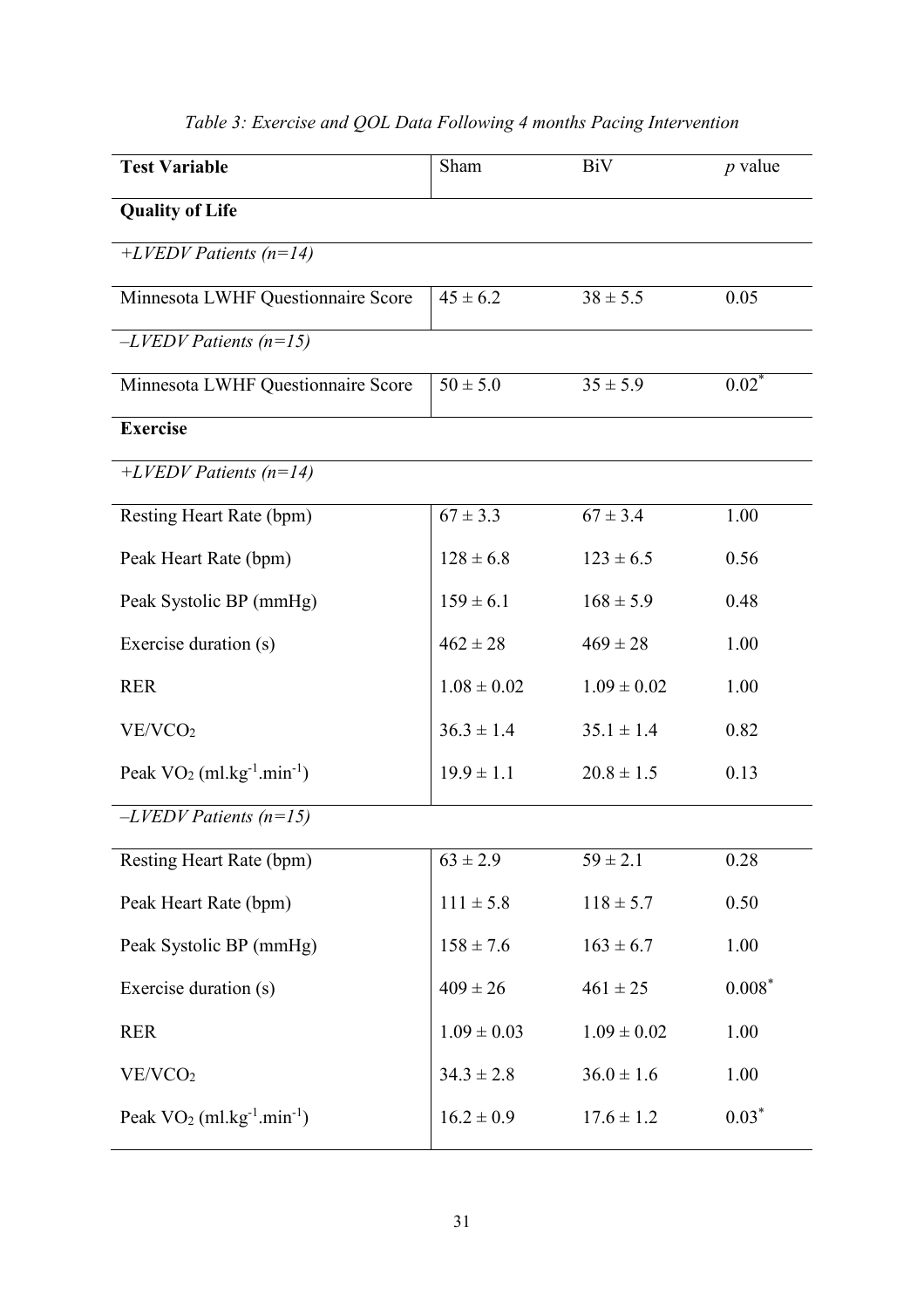Values are mean  $\pm$  SEM.  $^*$   $p$  < 0.05. BiV pacing improved quality of life scores compared to sham pacing at 4 months in both –LVEDV and +LVEDV patients, but improved exercise capacity in –LVEDV patients only. BiV, biventricular pacing; BP, blood pressure; LWHF, living with heart failure; RER, respiratory exchange ratio; VCO<sub>2</sub>, carbon dioxide production; VE, minute ventilation; VO<sub>2</sub>, oxygen consumption.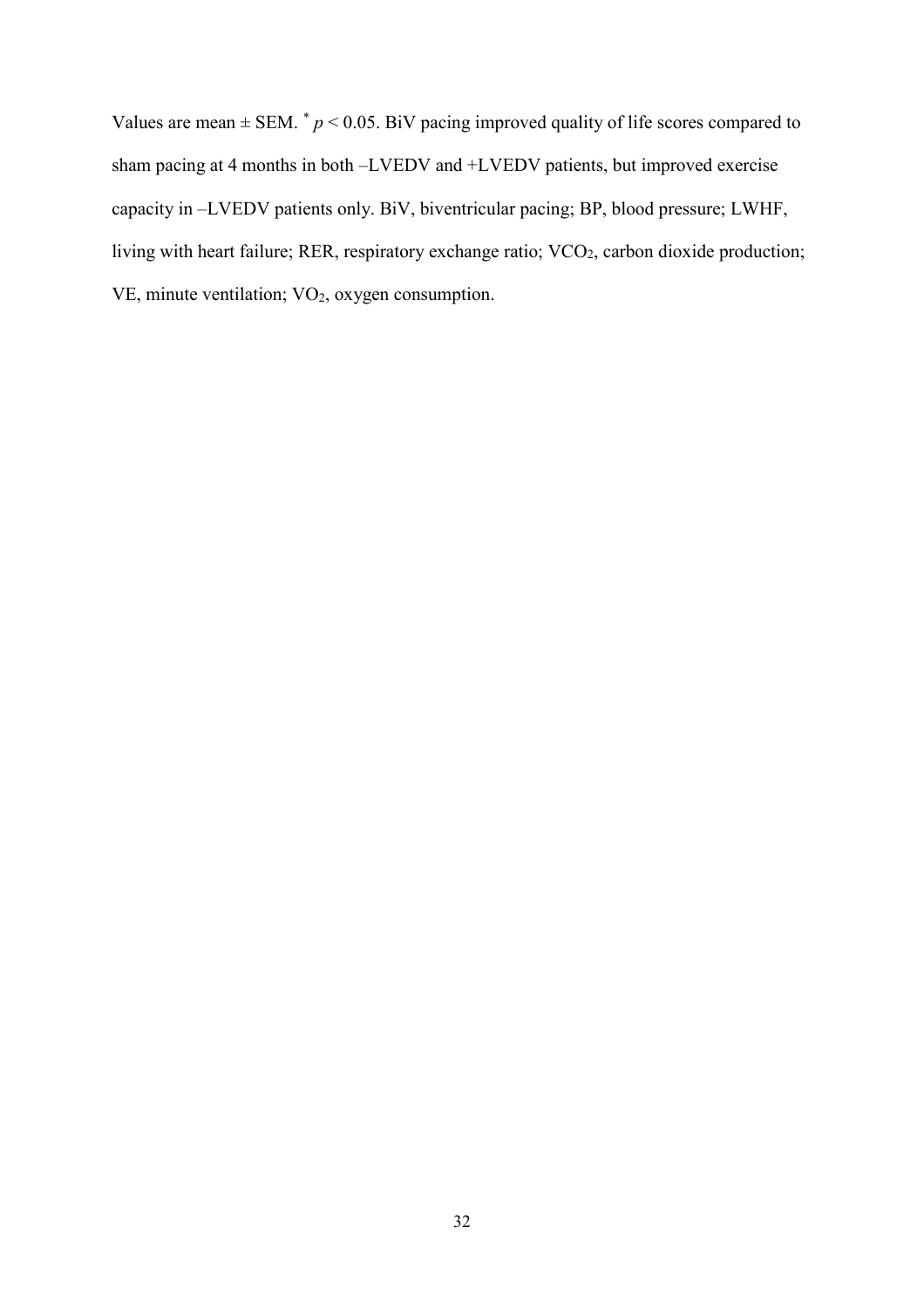

*Figure 1: Relief of exercise diastolic ventricular interaction during exercise with*

*biventricular pacing in patients with non-obstructive HCM*

*In patients with symptomatic non-obstructive HCM who failed to increase LV end diastolic volume on exercise (–LVEDV), BiV pacing corrected the LVEDV response and improved stroke volume augmentation via the Frank-Starling mechanism, likely through relief of DVI. BiV, Biventricular pacing; DVI, Diastolic Ventricular Interaction; HCM, Hypertrophic Cardiomyopathy; LVEDV, Left Ventricular End Diastolic Volume.*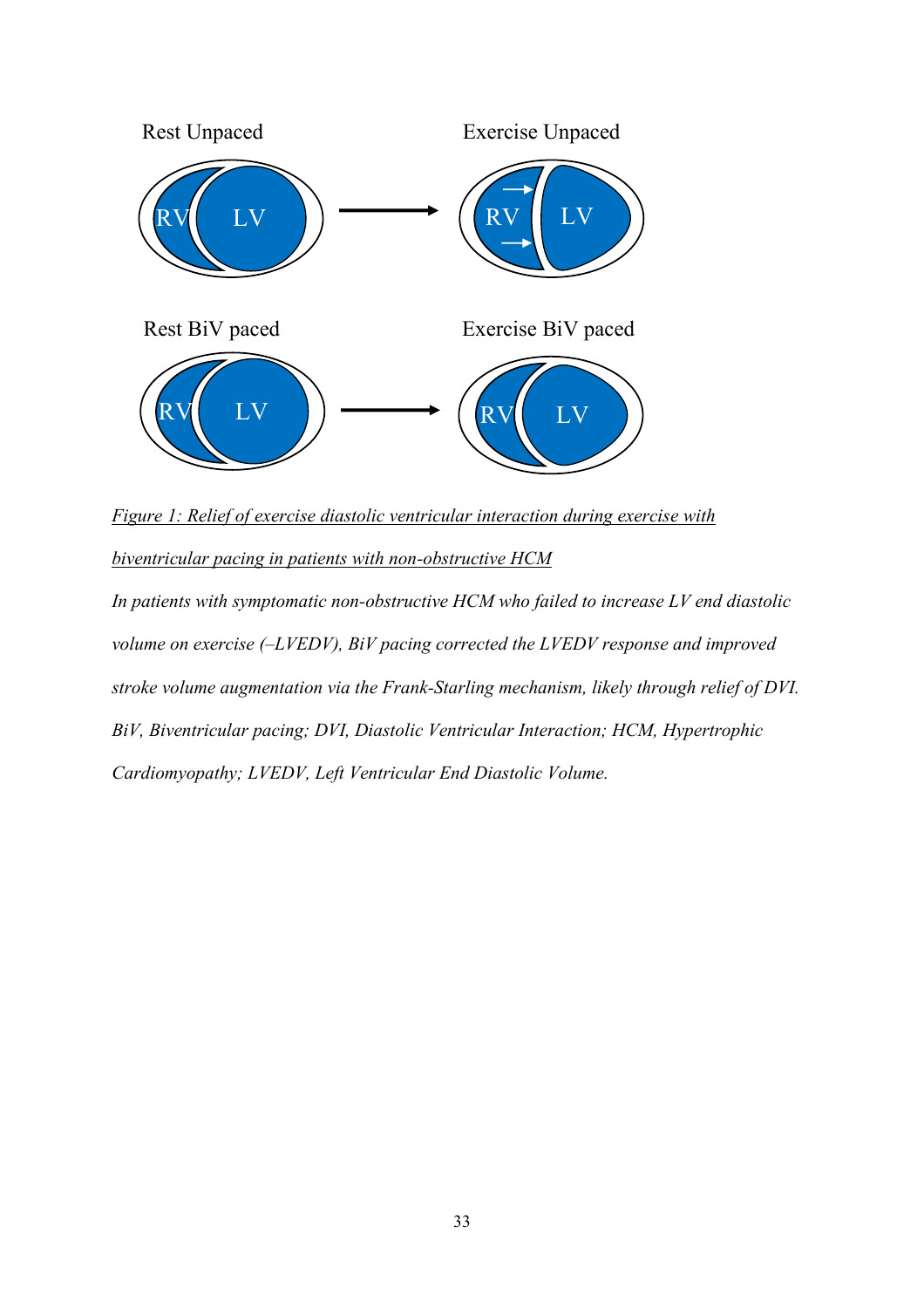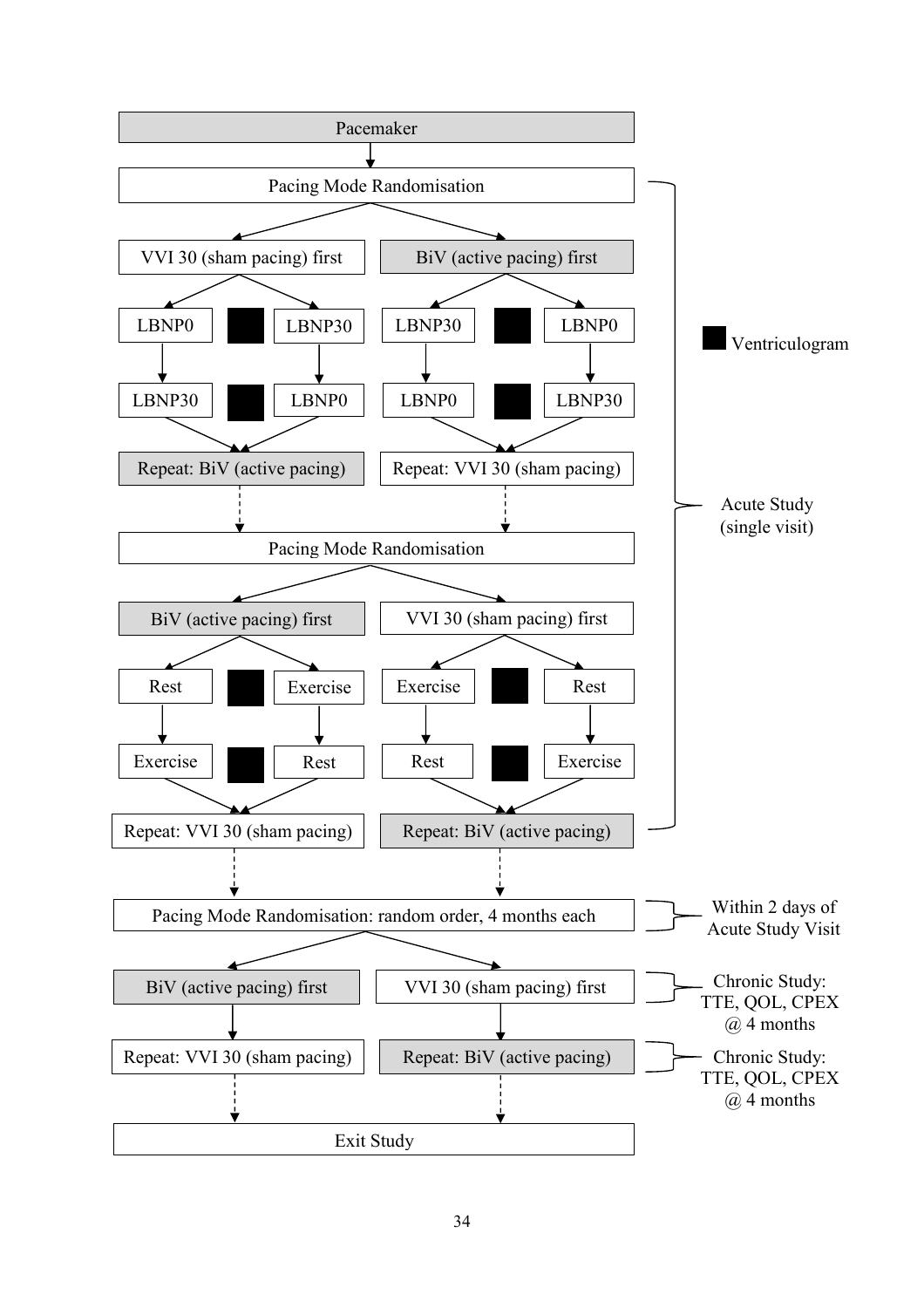## *Figure 2: Study Protocol*

*Following pacemaker implantation, patients were invited to attend the acute study visit, which involved radionuclide ventriculography with applied lower body negative pressures of 0mmHg (LBNP0) and 30mmHg (LBNP30) in the first pacing mode setting (VVI 30 or BiV). This was then repeated in the second pacing mode setting. The entire protocol was then repeated at rest and on submaximal exercise to complete the acute study. Patients were then randomized into the subsequent chronic study, following a baseline transthoracic echocardiogram. BiV, Biventricular pacing; CPEX, cardiopulmonary exercise test; TTE, transthoracic echocardiogram; QOL, quality of life questionnaire.*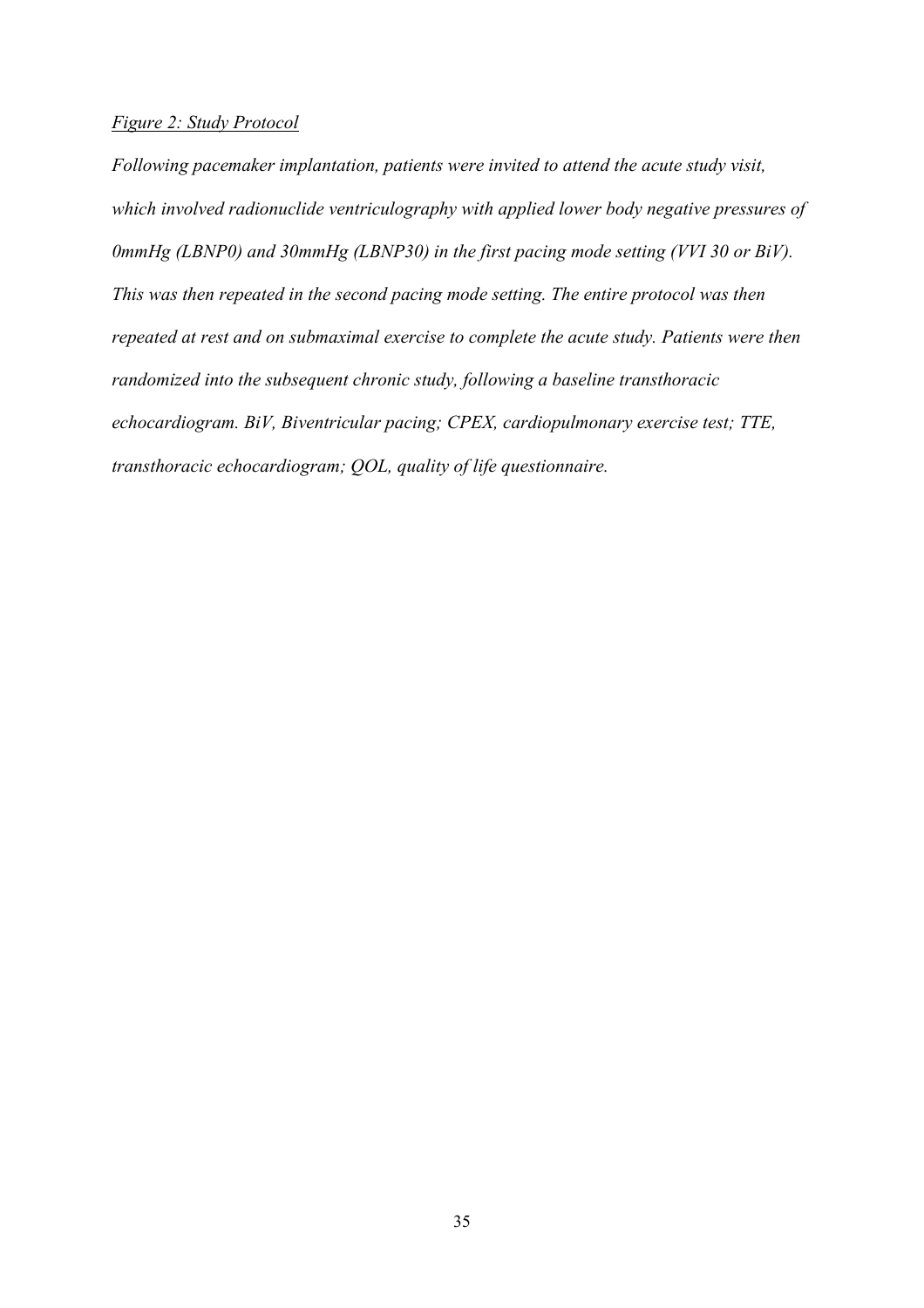

**B.** Relationship between Effect of BiV Pacing with Baseline **LVEDV** Response to Exercise



*Figure 3: Change in LVEDV during Exercise with Sham and BiV Pacing in Acute Studies A: Patients were divided into groups based on whether LVEDV increased (+LVEDV, n=14;*   $+20.2 \pm 3.8$  %) or fell ( $-LVEDV$ ,  $n=15$ ;  $-22.3 \pm 4.3$  %) during acute exercise testing with *sham pacing (VVI 30). BiV pacing normalized the LVEDV response on exercise in -LVEDV patients (p=0.004), with no effect seen in +LVEDV patients (p=0.43). B: There was a significant negative correlation in the whole patient group suggesting a relationship between*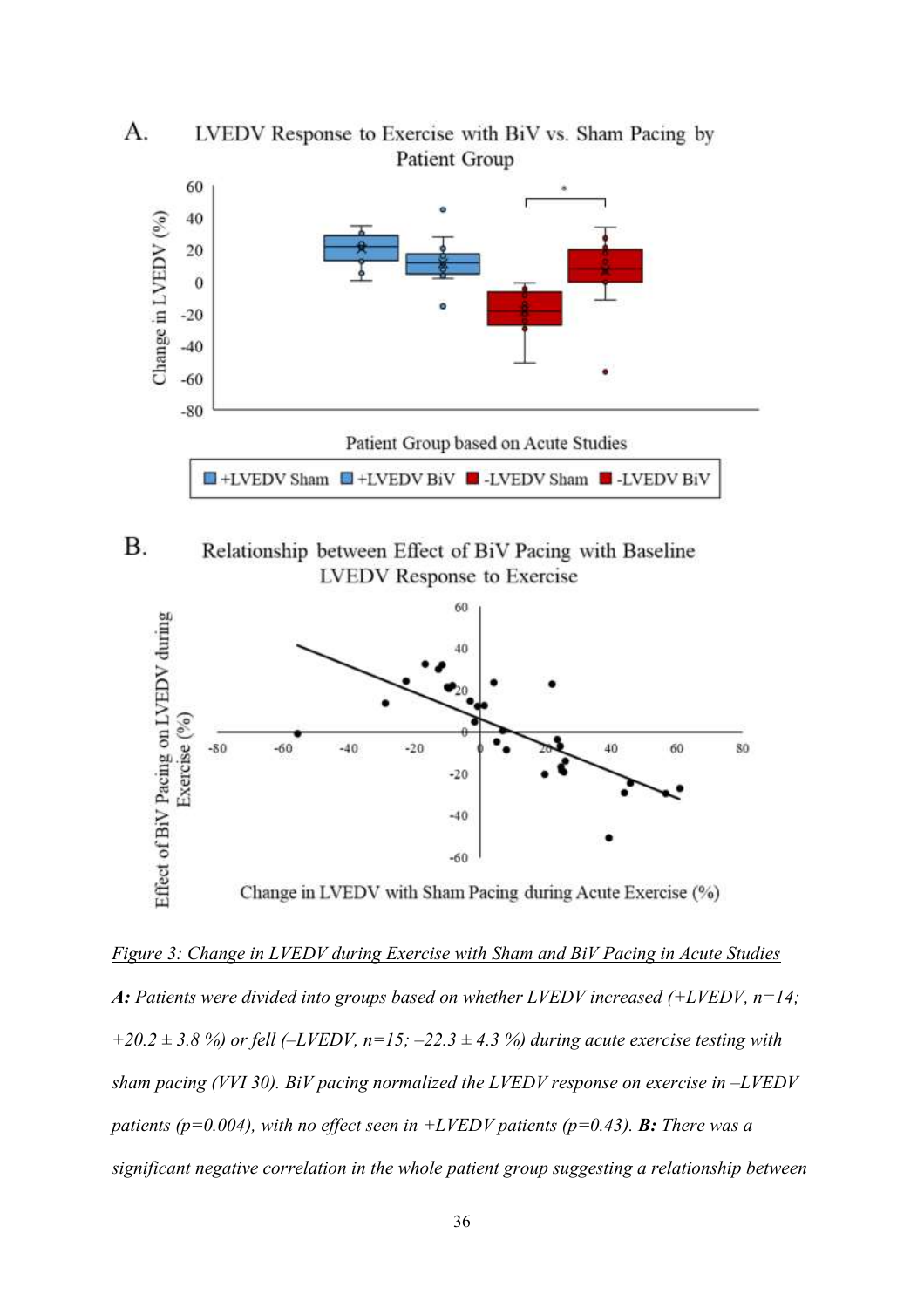*ΔLVEDV% with sham pacing during acute exercise, and the effect of BiV pacing on the LV diastolic volume response to exercise (r=–0.77, p<0.001). BiV, Biventricular Pacing; LVEDV, Left Ventricular End Diastolic Volume.*